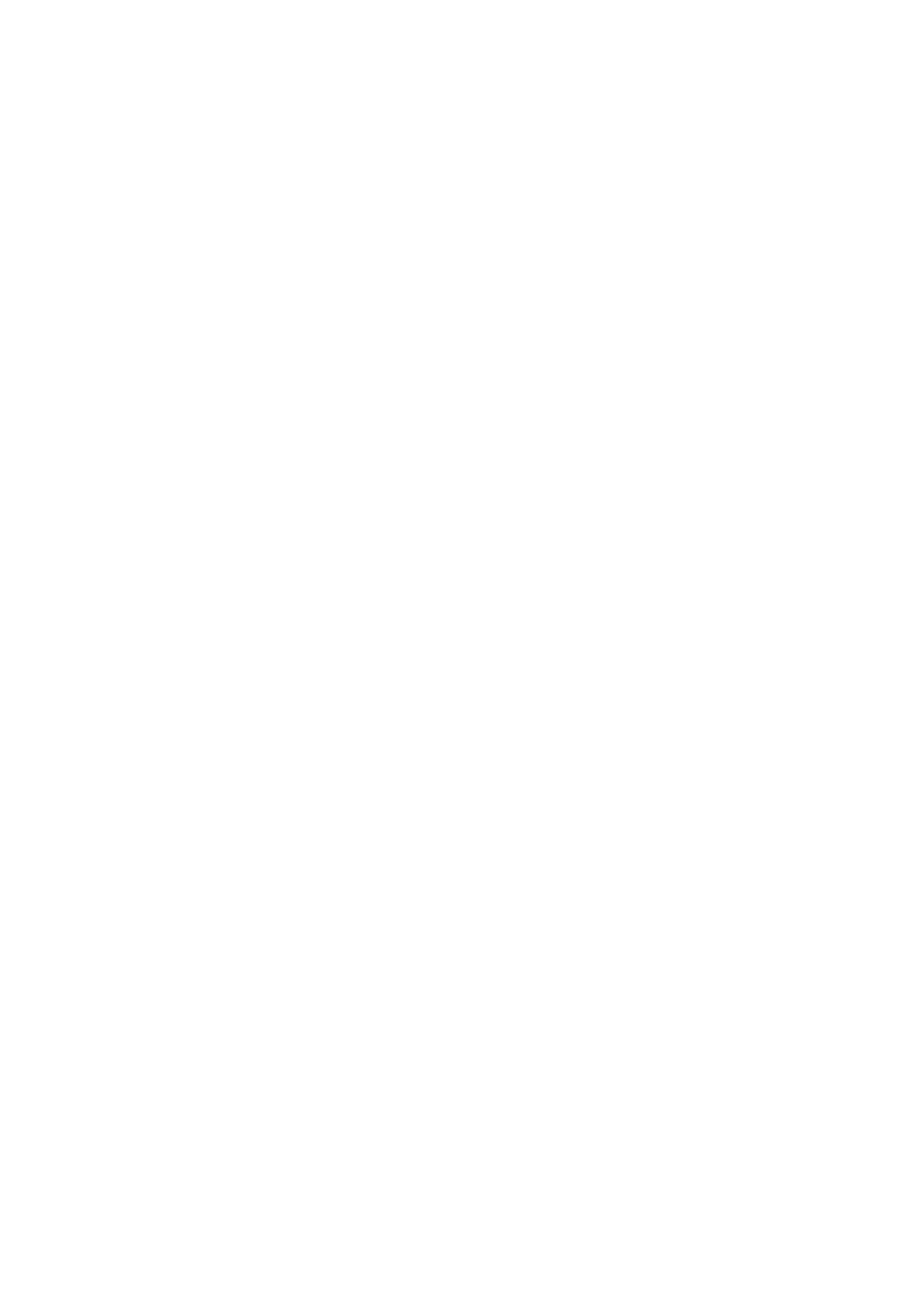# **Reports of Representation of ASCOBANS at Meetings**

## **3 October 2013**

## **HELCOM Ministerial Meeting**

### **Participation for ASCOBANS: Penina Blankett (Finland)**

The Ministers of the Environment and High-Level Representatives of the nine Baltic coastal countries and the European Union met in Copenhagen on 3rd October 2013.

### **Biodiversity-related issues in the meeting and in the ministerial declaration**

The meeting adopted one recommendation for the protection of birds 34E/1 Safeguarding important bird habitats and migration routes in the Baltic Sea from negative effects of wind and wave energy production at sea" and the HELCOM Monitoring and Assessment Strategy.

The HELCOM Copenhagen Ministerial Declaration also contains actions **on Baltic marine protected areas**. Some of them target fisheries practices with negative impacts in protected areas and others target an overall upgrading of the network of protected areas. The network of Baltic Sea protected areas has increased fourfold and now covers about twelve per cent of the marine area. Five new areas have been established as Baltic Sea Protected Areas (BSPAs) since 2010, and there is a promising trend in establishing management plans for protected areas. Despite the good progress, according to the assessment carried out in 2010, the network of protected areas was not yet ecologically coherent. Moreover, no progress has been made since 2010 regarding the HELCOM 2010 target to include more off-shore areas under the protection regime.

Furthermore, **conservation plans for species, habitats and biotopes which are at risk of extinction will be developed**. About four per cent of Baltic Sea species and about a quarter of biotopes are under the risk of extinction. More specifically, there are 69 species out of the 1753 evaluated species and 59 biotopes out of 209 assessed biotopes that are under such risk. Overall, the target of favourable conservation status of biodiversity has not been reached. All the knowledge gained during the five-year-long process to assess the extinction threat, which was carried out by the HELCOM expert network, will enable more effective protection of the Baltic Sea biodiversity.

New ways of protecting biodiversity include a regional action plan for **marine litter**, to be developed within two years. The action plan has measures targeted at reducing marine litter from its main sources, along with measures for working with industries to reduce or phase out microbeads in certain products. Micro-sized litter is a particular problem in the Baltic Sea and is also a potential carrier agent of hazardous substances, and thus a threat to organisms.

The meeting decided on actions on negative impacts of **underwater noise**. There was agreement that the level of underwater noise should not have negative impacts on marine life, and now there is a common understanding about the measures to be taken for gaining knowledge on this issue and for taking relevant actions

#### **Harbour porpoise-related issue in the declaration**

The proposal coming from the Jastarnia group to have the harbour porpoise mentioned in the declaration was included and it was adopted as part of the declaration as follows:

"− **take decisive action to work towards a favourable conservation status of the harbor porpoise based on implementation of the CMS ASCOBANS Jastarnia Plan for the harbor porpoise in the Baltic Sea, in particular by addressing the pressing problem of by-catch**;"

All documents from the Ministerial meeting are available on the HELCOM [website.](http://helcom.fi/Ministerial2013)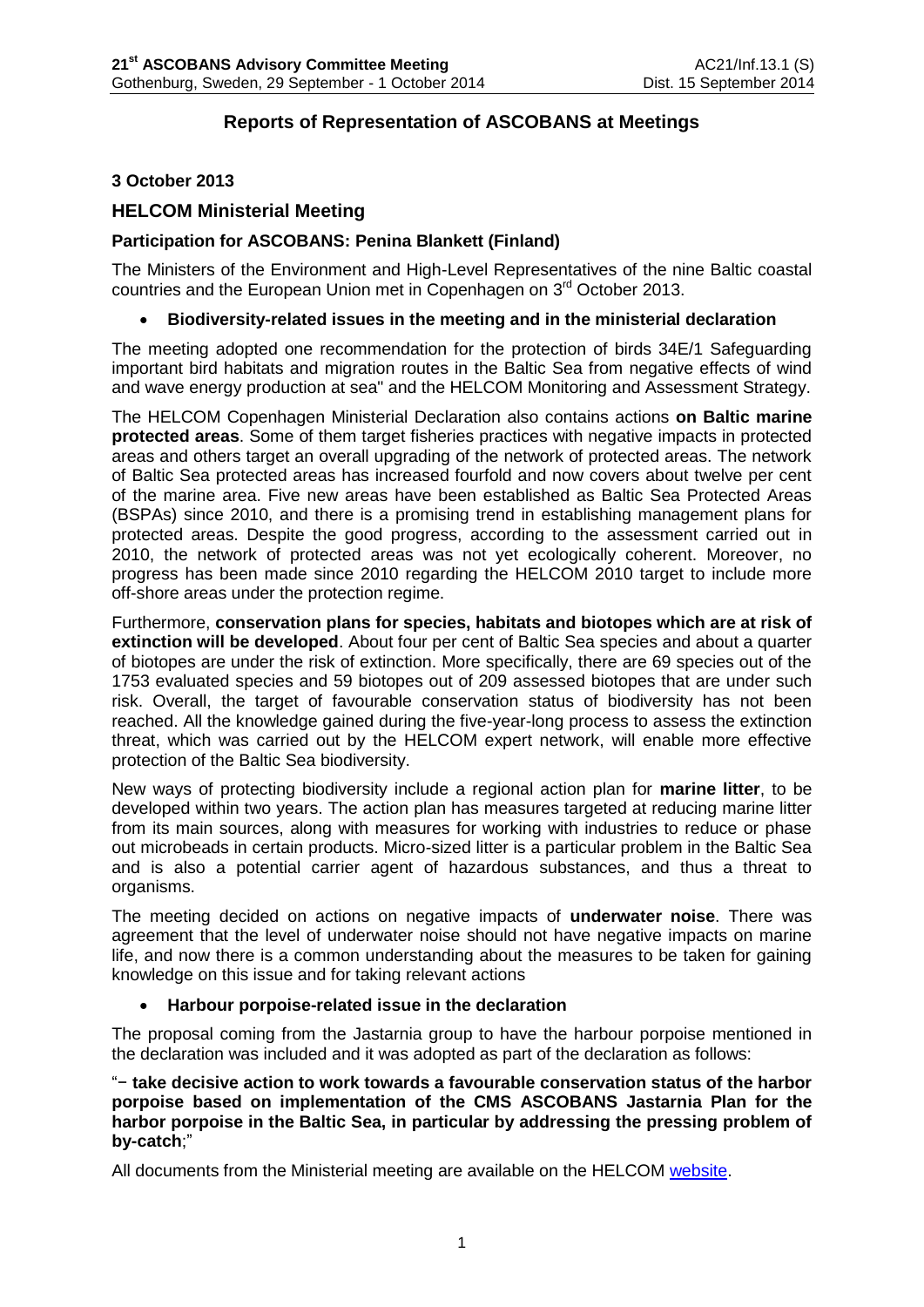# **9-11 October 2013**

# **CMS Scientific Council Strategic and Planning Meeting**

## **Participation for CMS & ASCOBANS: Borja Heredia (Secretariat)**

No points of direct relevance to ASCOBANS were discussed. The report of the meeting can be accessed on the [meeting page](http://www.cms.int/en/meeting/scientific-council-strategic-planning-meeting) of the CMS website.

## **14-18 October 2013**

# **Seventeenth meeting of the CBD Subsidiary Body on Scientific, Technical and Technological Advice (SBSTTA-17)**

The full report of the meeting is accessible [here.](http://www.cbd.int/doc/meetings/cop/cop-12/official/cop-12-02-en.pdf)

## **15-17 October 2013**

# **Seventh Meeting of** *ad hoc* **HELCOM Seal Expert Group (HELCOM SEAL 7/2013)**

## **Participation for ASCOBANS: Penina Blankett (Finland)**

The meeting was chaired by Mr. Anders Galatius, Denmark

### **Country reports:**

**Poland:** A project of WWF Poland, in cooperation with the Hel Marine Station of the University of Gdansk, on acoustic detection of harbour porpoises in the southern part of the Gulf of Gdańsk is ongoing. Fishing with gillnets is being investigated in the same area to assess the potential threat of by-catch. An analysis of the effectiveness of pinger use in the Polish waters of the ICES area 24 in accordance with Regulation 812/2004 has been done. Another Polish study is looking into the current format of fishermen's logbooks, as they are currently not suitable for reporting the by-catch of marine mammals. A new museum dedicated to the Baltic harbour porpoise has been opened by the Hel Marine Station and other public awareness-raising projects have been conducted.

**Denmark:** Last summer a ship-based survey was conducted in the gap area, containing the inner Danish waters, the western part of the German coast and parts of the western Swedish coast. Earlier on, data on harbour porpoises between 1994 and 2005 were filtered and the estimated numbers for individuals are as follows: 28 000 porpoises in 1994; 10 500 in 2005 and 18 500 in 2012. Although there are no significant differences among these point estimates, a Bayesian modelling exercise has resulted in an estimate of 80% probability of decline of the species in the area since the year 1994.

## **By-catch and stranded porpoises**

The Meeting took note of the information that WWF Poland, in cooperation with the Hel Marine Station, records the number of dead and alive seals and harbour porpoises, and that the data is sent to ASCOBANS. Poland also stated that they report the number of stranded porpoises to ASCOBANS annually.

## **HELCOM Red List work**

The HELCOM Red List of species in danger of becoming extinct and the associated Species Information Sheets (SISs), together with the related publications for biotopes, habitats and biotope complexes, have now been approved for publishing by HELCOM. These can be downloaded from HELCOM's web pages, along with the biotope/habitat assessment and the the Technical Report on the HELCOM Underwater Biotope and habitat classification.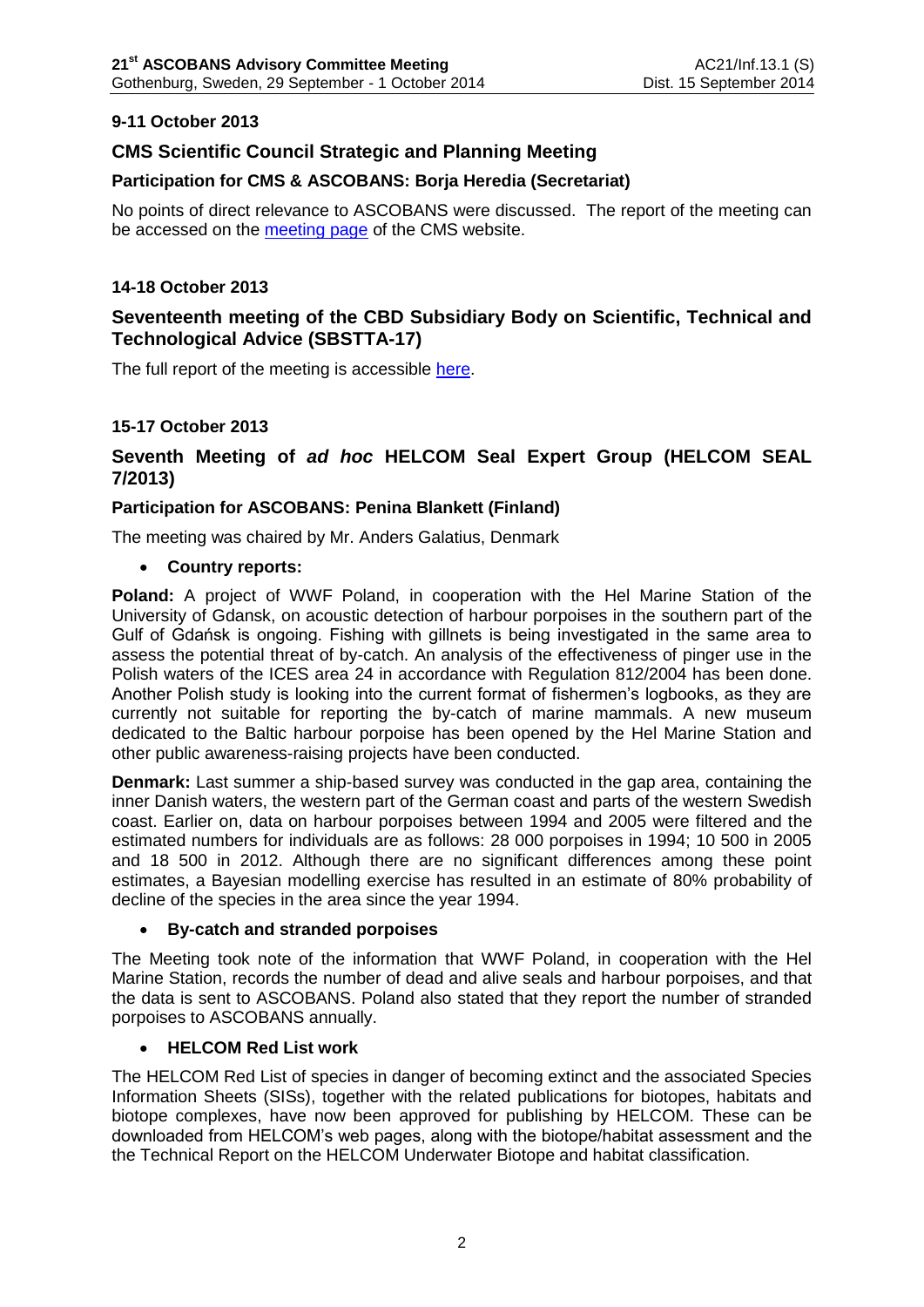- *[HELCOM Red List of Baltic Sea species in danger of becoming extinct](http://helcom.fi/Lists/Publications/BSEP140.pdf)*
- *HELCOM HUB - [Technical report on the HELCOM Underwater Biotope and](http://helcom.fi/Lists/Publications/BSEP139.pdf)  habitat* [classification](http://helcom.fi/Lists/Publications/BSEP139.pdf)
- *[Red List of Baltic Sea underwater biotopes, habitats and biotope complexes](http://helcom.fi/Lists/Publications/BSEP138.pdf)*

## **HELCOM–ASCOBANS harbour porpoise database**

HELCOM SEAL 4/2010 agreed to review the status of the harbour porpoise database in each future meeting of HELCOM SEAL and the meeting noted that no updates have been received during the year 2013. The Meeting took note of the empty reporting table (document 7/1) available for reporting purposes of the Contracting Parties.

It was suggested to use only acoustic and other systematically obtained monitoring data from the high density areas for harbour porpoises, i.e. Swedish areas along the Swedish west coast, all inner-Danish waters, as well as German waters west of the northern tip of Rügen, when reporting to the harbour porpoise database, and it was agreed to discuss this issue with ASCOBANS.

Ms Penina Blankett, Finland, informed the meeting that ASCOBANS has also been concerned that there have been only very few updates to the harbour porpoise database and also encouraged the Contracting Parties to submit updates to the Secretariat (petra.kaaria@helcom.fi). Ms Blankett regretted the situation as it took hard work to establish the database.

### **Revision of HELCOM Recommendation 17/2 "Protection of harbour porpoise in the Baltic Sea Area"**

The 34th Meeting of the Helsinki Commission (HELCOM 34/2013) adopted the revised and amended Recommendation 17/2 "Protection of harbour porpoise in the Baltic Sea Area" that was endorsed by HELCOM HOD 37/2012.

## **Report from the ASCOBANS work**

The Meeting took note of the activities related to Baltic Sea harbour porpoises under ASCOBANS and the Jastarnia Plan, as presented by Ms Penina Blankett, Finland.

The meeting documents are available on the HELCOM [website.](http://meeting.helcom.fi/c/document_library/get_file?p_l_id=16352&folderId=2458385&name=DLFE-54980.pdf)

## **5-8 November 2013**

# **5 th Meeting of the Contracting Parties to ACCOBAMS (MOP5)**

## **Participation for CMS & ASCOBANS: Heidrun Frisch (Secretariat)**

A variety of issues relevant for the collaboration between ACCOBAMS and ASCOBANS were discussed. In particular:

#### Item 11 b) Work Programme 2014-2016

Under this item, the ToR for the Joint MSFD Working Group were endorsed. They had been substantially changed during the ASCOBANS AC Meeting and now following ACCOBAMS' approval, work could commence properly. ACCOBAMS still had to identify a co-chair from their side (for ASCOBANS it was Sinead Murphy, Zoological Society of London). Parties asked the two Secretariats to work together in estimating the time needed and finding a cochair. ACCOBAMS would also be looking into the possibility of hiring a consultant to move this issue forward.

On a related issue, the Work Plan included a point asking ACCOBAMS and ASCOBANS to work together in trying to improve collaboration with the European Commission. The Work Plan suggested that CMS could assist in this, too. CMS was therefore requested to look into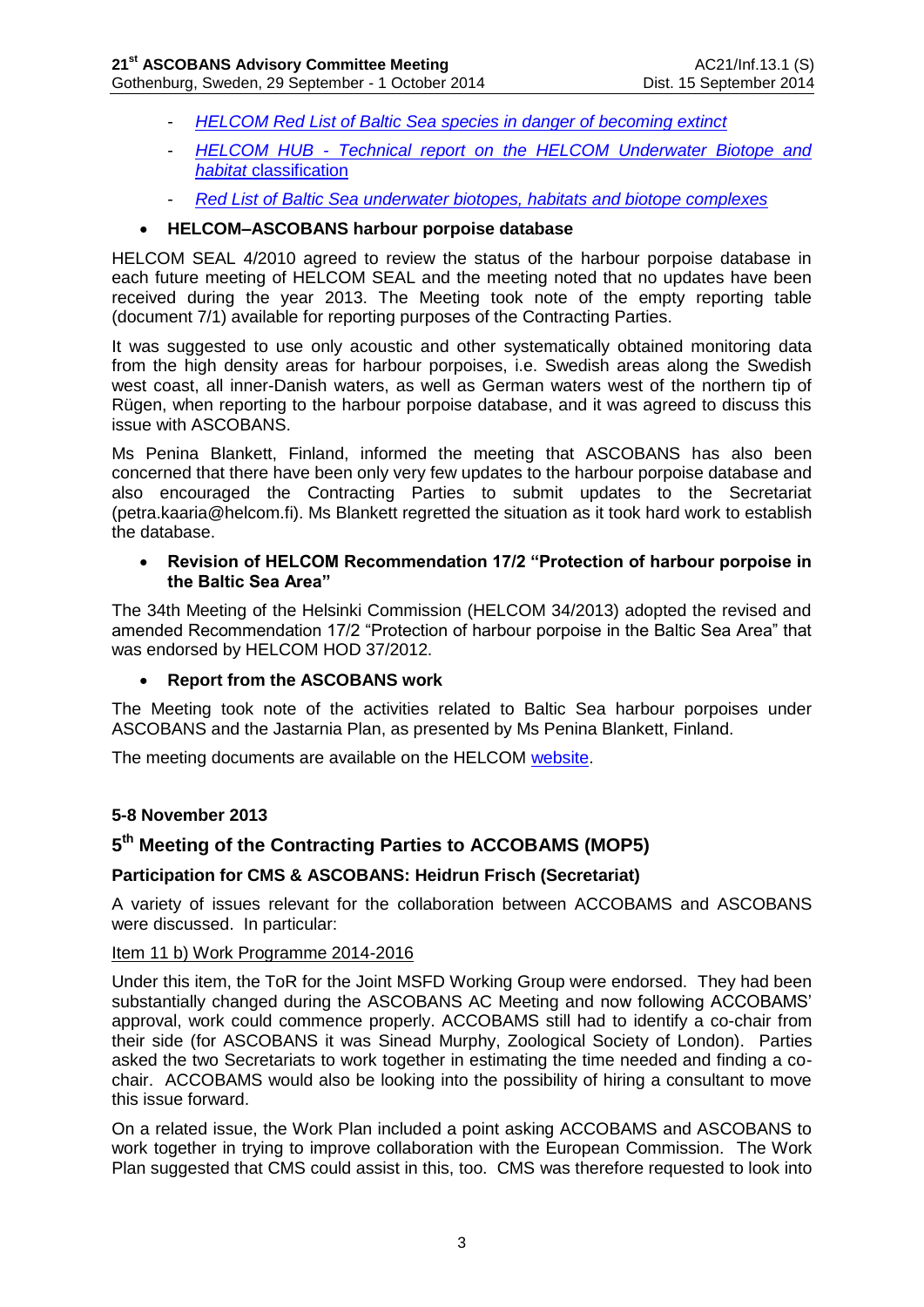ways of supporting ACCOBAMS' and ASCOBANS' efforts to collaborate more closely with the European Commission.

### Item 12 e) Conservation of Cuvier's Beaked Whales in the Mediterranean

The main discussion under this item related to draft Res. 5.13, which underwent substantive redrafting by a sessional drafting group. The Joint Noise Working Group was asked to develop implementable measures to reduce impacts of intense noise activities within areas identified as of special concern for consideration by the next MOP. This needs to be added to the Group's ToR.

The co-chair of the joint Noise Working Group criticized that the draft resolution, even though mainly related to noise, was not consulted on with the WG before its submission to the MOP. He urged that in future the relevant WGs would be given the opportunity to review, if not develop/be involved in developing directly relevant draft resolutions.

### Item 12 g) Impact of Anthropogenic Noise

The same sessional drafting group dealing with the Cuvier's resolution also considered draft Res. 5.15 on Underwater Noise. Appropriate references, e.g. to CMS Res.10.24, were included in the preamble, and Parties were called on to consider in their national legislation 1) EIAs that take full account of effects of activities on cetaceans, 2) implementation of Best Available Technique (BAT) and Best Environmental Practice (BEP), and 3) integrating noise in management plans of MPAs.

The resolution endorses the proposal to include CMS in the Joint Noise Working Group, clearing the way for approaching the Scientific Council officially.

The Resolution also adds two points to the ToR of the Joint Noise Working Group, which were subsequently in consultation with ASCOBANS Parties amended accordingly.

#### Other Matters

Marie-Christine Grillo-Compulsione will retire at the end of the year. A resolution in tribute to her immense contribution to ACCOBAMS and cetacean conservation in the region was proposed and passed by the Parties

The full report of the meeting can be accessed on the [ACCOBAMS website.](http://www.accobams.org/index.php?option=com_content&view=article&id=1174%3Amop5-final-report-and-resolutions&catid=34&Itemid=65)

## **27-28 November 2013**

# **41 st Meeting of the CMS Standing Committee**

## **Participation for CMS & ASCOBANS: Borja Heredia & Melanie Virtue (Secretariat)**

The following is an extract from the Draft Report of the 41<sup>st</sup> CMS Standing Committee Meeting. The full report of the meeting can be accessed on the [CMS website.](http://www.cms.int/en/meeting/41st-standing-committee-meeting)

#### *10. Resource Mobilization*

48. Finally, the Secretariat wanted to launch the "Migratory Species Champion Programme" for the CMS Family. The Programme had already been approved by the AEWA Standing Committee and ASCOBANS Advisory Committee. The concept note for the scheme had been circulated some months before and its main aim was to address the lack of a solid funding stream by broadening the base of donors and to provide greater visibility for CMS and its activities. Potential "Champions" would be asked to make a three-year commitment of an amount above a predetermined minimum and rather than sponsoring a specific activity they would be agreeing to support a wider portfolio. In return for their support, Champions would be officially recognized by CMS. Side events would be organized at the COP and similar events to promote the scheme and Ambassadors asked to help recruit "Champions". CMS was liaising closely with BirdLife International which operated a similar scheme; this would mean CMS could learn lessons from BLI's experience and the two organizations could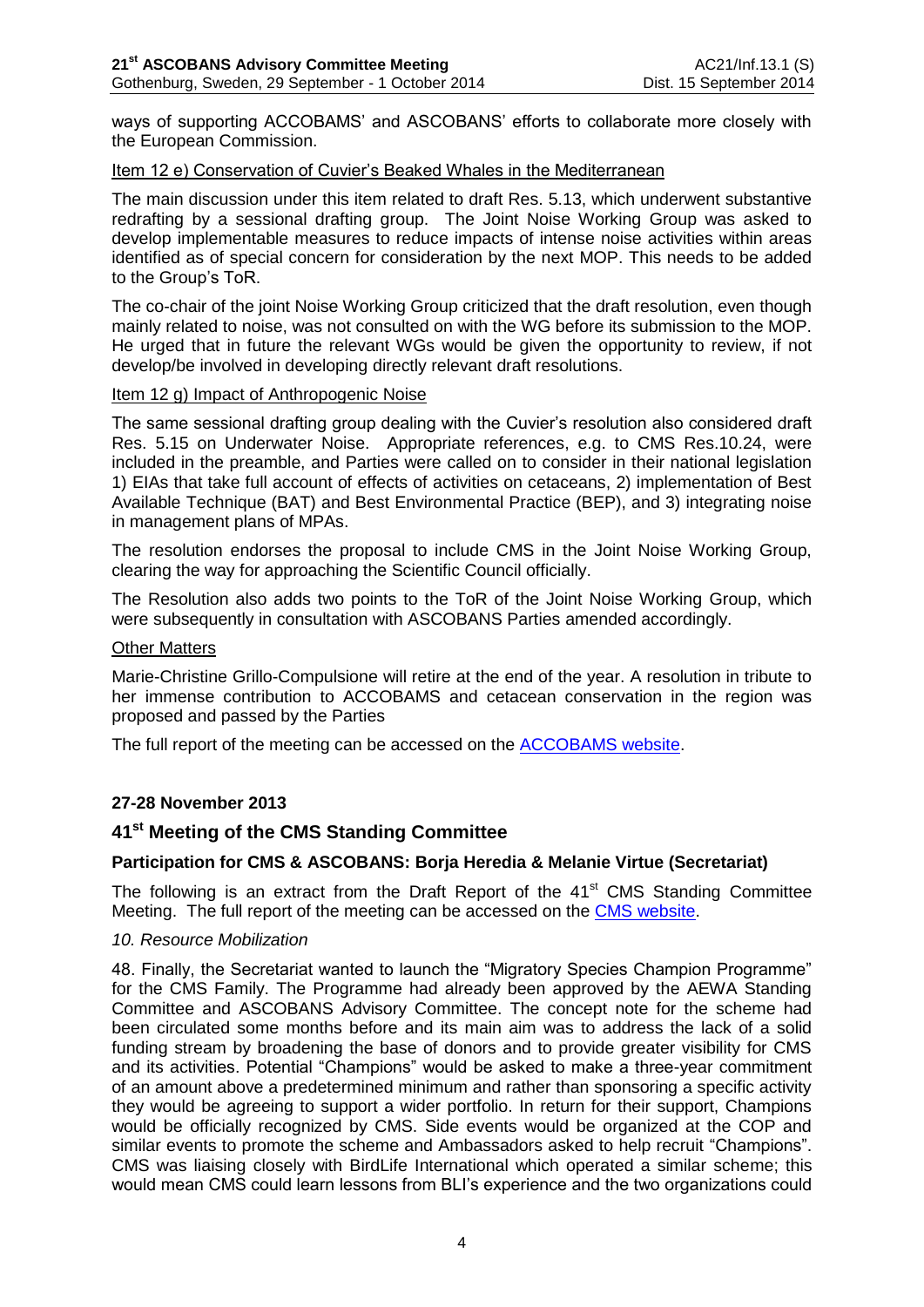work together rather than compete. The Committee endorsed the "Migratory Species Champion Programme".

*18. CMS instruments: Progress report on activities*

#### ASCOBANS

167. Mr Heredia (Secretariat) said that the ASCOBANS Advisory Committee had met in Warsaw in September, where the Action Plans for the three sub-regions were discussed and where it was agreed to extend the ASCOBANS/ACCOBAMS Joint Working Group on underwater noise to include CMS as well. A workshop on underwater noise would be organized to take place during the European Cetacean Society's Annual Conference in 2014. The Agreement would also participate in the 2014 "WhaleFest" in Brighton, UK.

## **9-13 December 2013**

<u>.</u>

# **20th Biennial Conference on the Biology of Marine Mammals**

### **Participation for ASCOBANS: Mark Simmonds (HSI)**

The Society for Marine Mammalogy holds its international meetings every two years, with the goal of enhancing collaboration, sharing ideas, and improving the quality of research on marine mammals within the scientific community. Members from the USA comprise approximately 50% of the membership and, hence, the Society tends to meet in the USA at least every other year. The theme of this  $20<sup>th</sup>$  conference was 'Marine Mammal Conservation: Science Making a Difference'. The conference included 357 talks and some 400 posters<sup>1</sup>. Over a thousand people attended and are thought to have come from more than 30 countries.

The meeting opened with a resounding key note presentation: 'How to succeed at marine mammal conservation' by Barbara Taylor from the South West Fisheries Science Centre. Her presentation is available online here: https://www.youtube.com/watch?v=4TFMe19ivlw

Given the location and the focus of the conference, not surprisingly much attention was paid to the conservation of Hector's dolphins and their endangered subspecies the Maui's dolphin. The species is predicted to continue to decline and unless urgent action is taken, Maui's dolphin is likely to become the next dolphin to reach extinction. Another focus was the ongoing work trying to stop New Zealand sea lions being drowned in the trawl nets of the sub-Antarctic squid fishery around the Auckland Islands. With the sea lion population declining by 40% over the past decade, the New Zealand Government has put in place a number of mitigation measures. On the back of these changes, fisheries managers recently concluded that squid fishing is no longer impacting on the sea lions but, unfortunately, evidence to support this claim is said to be lacking.

Other keynote presentations included: management of Australian sea lion deaths in a shark gillnet fishery (Dr Simon Goldsworthy South Australian Research and Development Institute); the role of science and international collaboration in (vaquita) dolphin conservation in the Gulf of California (Lorenzo Rojas-Bracho from Nacional de Ecología y Cambio Climático in Mexico); conservation of marine mammals in the 21st century (Andrew Read from Duke University); and the interaction between science and politics in New Zealand (former Dunedin North Labour MP and former Government Minister Pete Hodgson). Two winners of SMM awards also presented keynote talks on their research on the impact of

 $1$  The poster book and programme for the conference are still available online here:

http://www.marinemammalscience.org/index.php?option=com\_content&view=article&id=680&Itemid= 354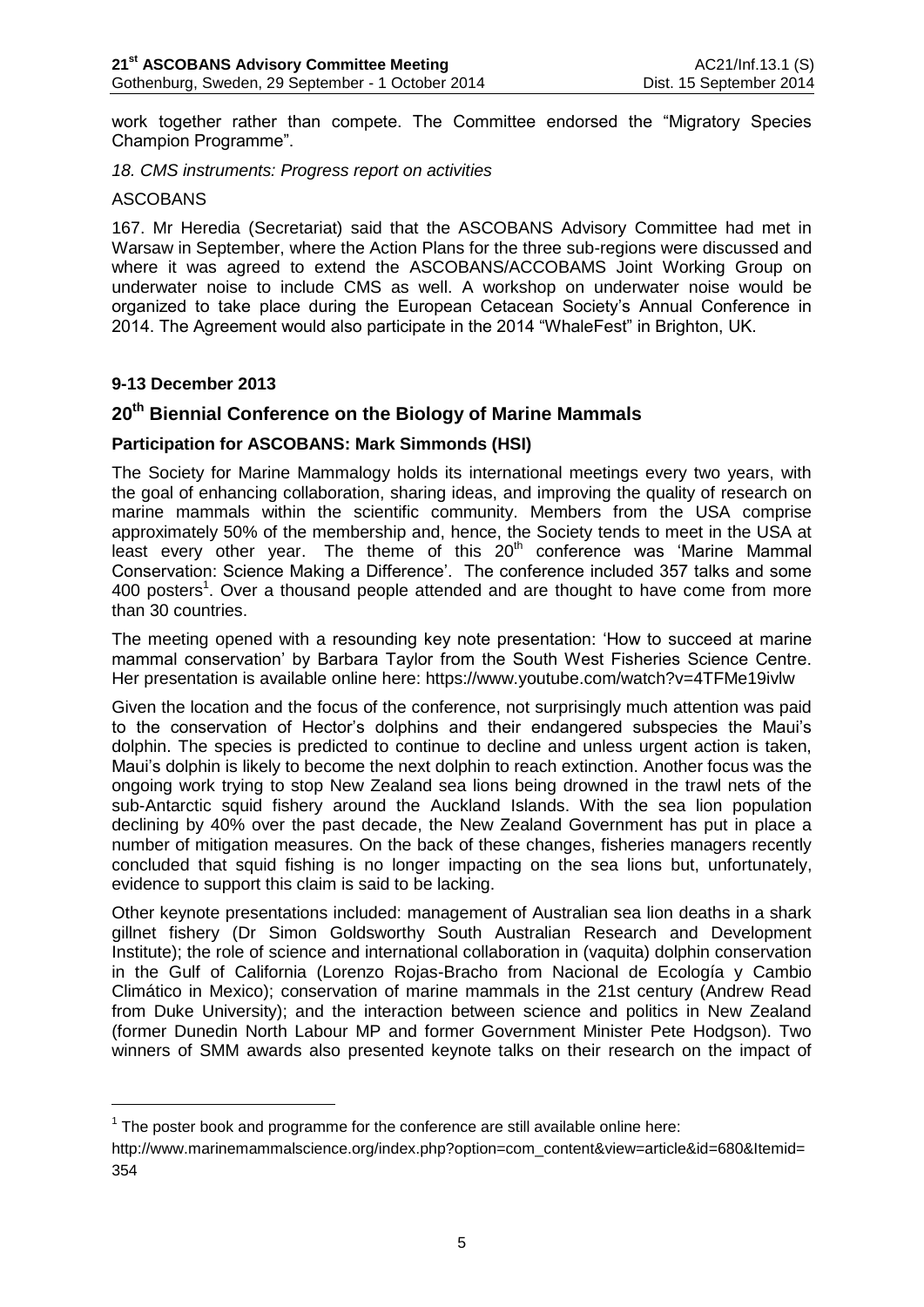climate change on polar bears (Ian Stirling from the University of Alberta), and habitat use in Stellar sea lions (Gina Himes-Boor from Montana State University).

The host, the University of Otago, provided presentations on topics including bottlenose dolphin breeding and survival in Fiordland; male behaviour of spinner dolphins in Egypt; distribution of New Zealand blue whales; calving in New Zealand southern right whales; Hector's dolphin distributions; impacts of human-induced sound on whales and dolphins; impact of tourism and research on dolphins in Egypt; tourism impacts on Fiordland dolphins; dolphin tooth morphology; dietary analysis of New Zealand sea lions; Hector's dolphin diet and habitat selection and southern right whale breeding at the Auckland Islands.

Workshops were run in the two days preceding the main conference and considered the following topics:

- The Second biennial workshop on science and conservation of Hawaiian odontocetes
- The sixth international sirenian symposium
- Top twenty research questions of global importance for cetacean conservation Assessing bycatch in fisheries in the Pacific Islands region
- Best practice principles for monitoring the effect of coastal development on marine mammals
- Can the cloud save the whales?
- Conservation biology of Right Whales
- Marine mammal tourism

<u>.</u>

- Integrating Marine Mammal Conservation: Human Dimensions and the Practitioner
- Cognition and Self-awareness in Cetaceans: A review of ethical implications for conservation laws
- Cachalote Consortium: A global perspective on sperm whale research
- Cetacean Mass Stranding Response 2: Rescue and research
- Finding Nemo: Exploring and speculating how whales use sensory perception to make a living in a vast ocean
- Impacts of cetacean tagging: A review of follow up studies and approaches
- Marine Mammal Genomics: Applications to evolution, ecology, and conservation
- Structural-functional shifts in marine mammals, present and past

The 20<sup>th</sup> Conference also held two plenary panel events which attracted much attention and some controversy. The first considered the humane killing of marine mammals. The purpose of this panel discussion was not to attempt a consensus or agree on a Society position, but instead to 'educate members with regard to current scientific perspectives on these complex technical, ethical and cultural issues'. The second panel event was entitled 'Scientific Studies of Captive and Free-living killer whales'. Its goals were: 1) To provide an overview of scientific data collected from free-ranging and captive killer whales; and 2) To offer an opportunity for experts to discuss comparative aspects of killer whale biology in these two environments and the implications thereof.<sup>2</sup>4-7 February 2014

<sup>&</sup>lt;sup>2</sup> There is a write up of this event here:<http://weforg.files.wordpress.com/2014/01/panelkwenglish.pdf> and comment on this Panel event by the Animal Welfare Institute here: [https://awionline.org/awi](https://awionline.org/awi-quarterly/2014-winter/panel-raises-orca-captivity-questions-society-marine-mammalogy-conference)[quarterly/2014-winter/panel-raises-orca-captivity-questions-society-marine-mammalogy-conference](https://awionline.org/awi-quarterly/2014-winter/panel-raises-orca-captivity-questions-society-marine-mammalogy-conference)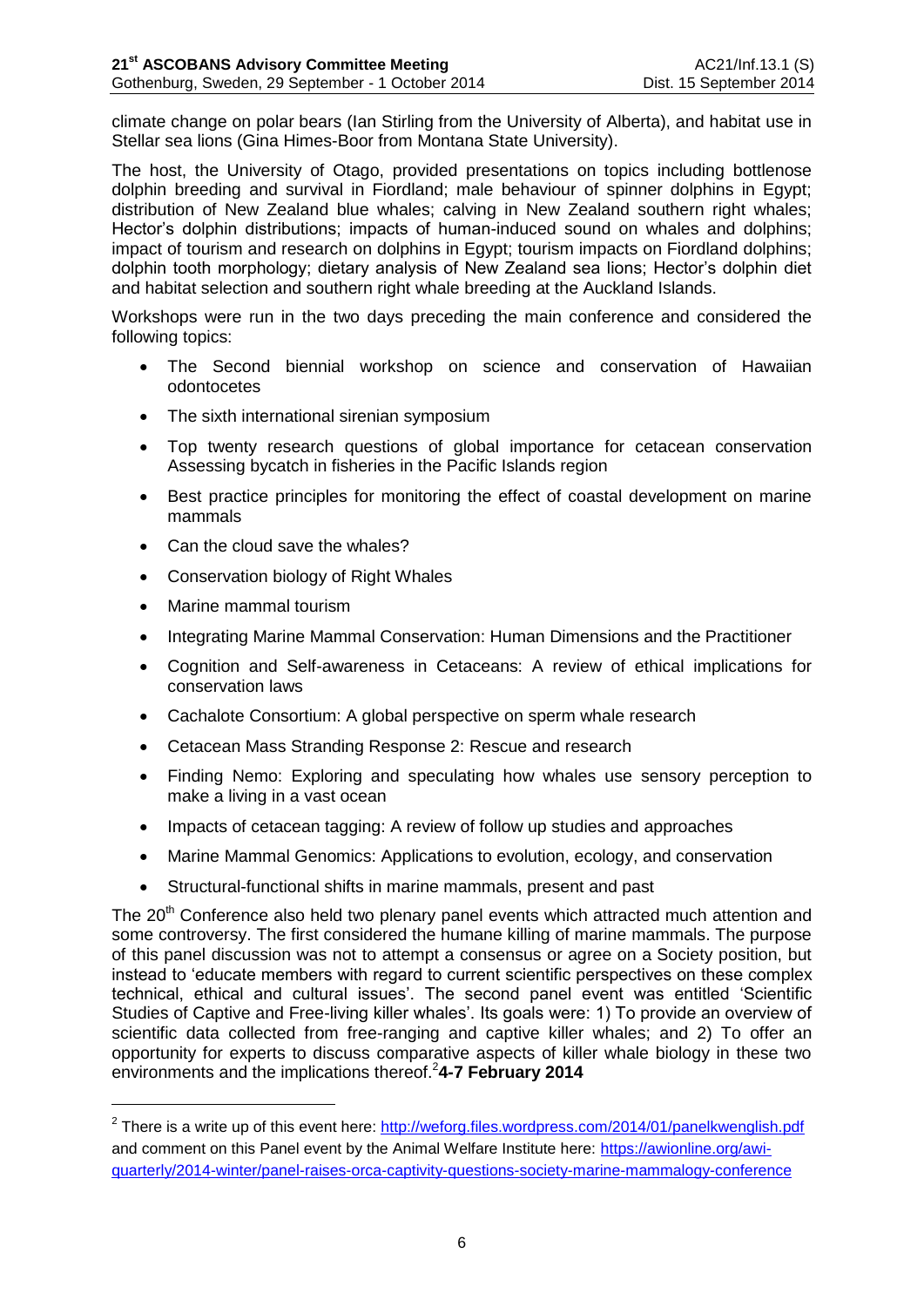# **ICES Working Group on Bycatch of Protected Species (ICES WGBYC)**

## **Participation for ASCOBANS: Kelly Macleod (United Kingdom) & Geneviève Desportes (ASCOBANS North Sea Plan Coordinator)**

The Working Group on Bycatch of Protected Species (WGBYC) met in Copenhagen at ICES headquarters, 4-7 February 2014. The meeting was chaired by Bram Couperus (Netherlands) and was attended by 13 members from ten nations. This was the final year of Bram's position as chair; Marjorie Lyssikatos (formerly Rossman) from the United States was appointed as the new Chair.

WGBYC continues to collate and review annual information on bycatch of protected species under the requirements of EC Regulation 812/2004. WGBYC also continues to coordinate bycatch monitoring and mitigation trial data and reviews and disseminates information on methodologies associated with these broad topics. The European Commission has carried out two reviews of Regulation (EC) No 812/2004 - COM (2009) 268 and COM (2011) 578 as required under Article 7 of Regulation 812/2004. The Commission's long-term intention is to move away from a central regulation and incorporate the main elements of Regulation 812/2004 (i.e. monitoring and mitigation) into other regulatory frameworks. This is consistent with the objective under the new CFP of moving to regionalised decision making, where measures are tailored to different fisheries and agreed upon at the regional level.

At the 2014 meeting, WGBYC compiled and assessed data from Member States' 2013 reports (data relevant to 2012) as required under Regulation 812/2004 and/or from the Data Collection Framework (DCF) monitoring with the aims of identifying fisheries with incidental catches of cetaceans and where further mitigation measures are needed; as in previous reports, information for this activity remains patchy. Furthermore, it does not necessarily allow any accurate or precise assessment of the impact of incidental catch on most cetacean populations. However, there are some data that have proven useful for a preliminary evaluation of the potential impact fisheries bycatch may be having on certain cetacean and protected fish populations. In addition, changes to the design of the DCF are expected to be adopted in 2015. Changes will stipulate minimum requirements for monitoring of target and non-target species (including protected species) with greater plasticity at the regional level for tailoring monitoring to meet the needs of Member States, national and wider European obligations. The extent to which these new developments will impact future quantity and quality of data available to WGBYC for evaluating levels of bycatch for various protected species is unknown.

Following on the work developed by WKREV812 and building off of progress made during WGBYC 2013 meeting (ICES, 2013), a preliminary evaluation of estimated bycatch rates for North Sea harbour porpoise was conducted where expected bycatch rates were compared to four different thresholds to evaluate possible risk to this management unit. *Without any measure of uncertainty, preliminary results* of the bycatch risk approach (BRA) show that North Sea harbour porpoise may be near or above sustainable removal levels. WGBYC is still awaiting guidance from the EC on setting target removal levels for protected species so impacts from fisheries interactions can be fully evaluated. WGBYC agreed to continue with the BRA focussing on how to incorporate uncertainty into the assessment where possible.

WGBYC continues to strive for annual improvements to its database developed to store data on sampling, total effort, and bycatch of protected species at various resolutions (métiers) to facilitate reporting on the effectiveness of Regulation 812/2004 and assessment of bycatch impacts. Members of the ICES Data Centre attended the WGBYC 2014 meeting to discuss some issues in relation to data held by the centre. In summary it is not currently possible for ICES to provide comprehensive fishing effort data but WGBYC agreed it would endeavour to make data requests to determine the extent of effort data available from ICES.

The final report of the meeting is available [here.](http://www.ices.dk/sites/pub/Publication%20Reports/Expert%20Group%20Report/acom/2014/WGBYC/wgbyc_2014.pdf)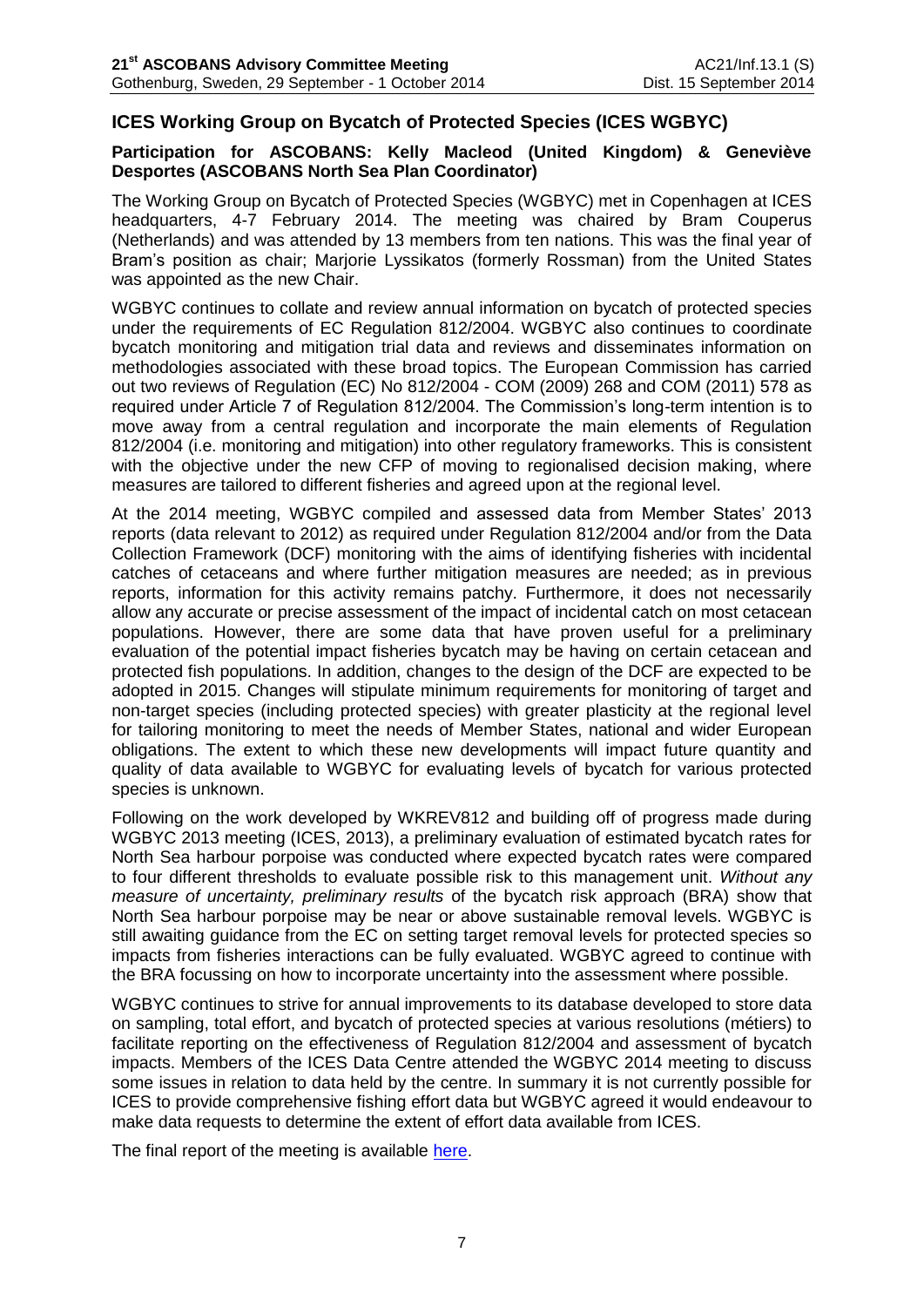## **17-21 February 2014**

# **OSPAR Biodiversity Committee (BDC)**

## **Participation for ASCOBANS: Netherlands**

The OSPAR Biodiversity Committee (BDC) met on 18-22 February 2014 in The Hague, the Netherlands. Here follows a small selection of the outcomes.

*Recommendations on furthering the protection and conservation of threatened and declining species and habitats.* 

In 2008, OSPAR agreed to protect 42 species and 16 habitats under threat or in decline in the North-east Atlantic. The Contracting Parties agreed to develop Recommendations for actions that could be taken either individually or collectively to improve the state of these species and habitats.

The threats that these species and habitats face range widely with the many uses of the sea – from local scale physical damage to their environment, to plastic debris finding its way from land into the sea. Plastic bags and other marine litter can be a significant threat to several of the species, such as cetaceans and turtles.

The Recommendations cover a range of actions, such as identifying and protecting areas that have particular importance, taking measures to reduce pressures from specific human activities or conducting scientific research to increase our understanding of these species. By the end of 2013 such actions and measures had been adopted for just over half of the features on the list.

In December 2013 the OSPAR Commission adopted recommendations which include some of our most iconic species, the blue whale, the harbour porpoise and two species of sea turtle that come to the North-east Atlantic to feed. Other species are perhaps less wellknown but equally remarkable, such as the Ocean Quahog – a deep sea clam that has been known to live for as long as five hundred years.

Another number of Recommendations was finalized in The Hague and approved in Cascais this year including littoral chalk communities – one of the best examples of which are the White Cliffs of Dover.

#### *Effectiveness of implementation*

Discussion on the reporting of implementation triggered a broader discussion relating to challenges being faced in the implementation of the species and habitats work within BDC. A working Group was established (ICG POSH on following up on implementation measures for the protection and conservation of species and habitats)

#### *Marine Protected Areas*

On Marine Protected Areas BDC noted that no new nominations had been made to the OSPAR network. OSPAR 2013 published an assessment of the ecological coherence of the OSPAR network of MPAs (product 18). It concluded that whilst the OSPAR network is not yet coherent, there are positive signs that progress was being made towards that goal. BDC also agreed that it would also be preferable to look into how to progress towards an integrated assessment to meet OSPAR and European Directive reporting requirements (as well as meeting OSPAR's own requirements).

#### *Coordinated biodiversity assessment and monitoring ICG COBAM*

The MSFD continued to be the major driver for coordination in biodiversity assessment and monitoring within OSPAR during the last intersessional period.

#### *Indicator development and testing*

There continues to be a significant effort underway to make progress on the development and testing of biodiversity indicators for use across OSPAR. BDC 2014 agreed that there is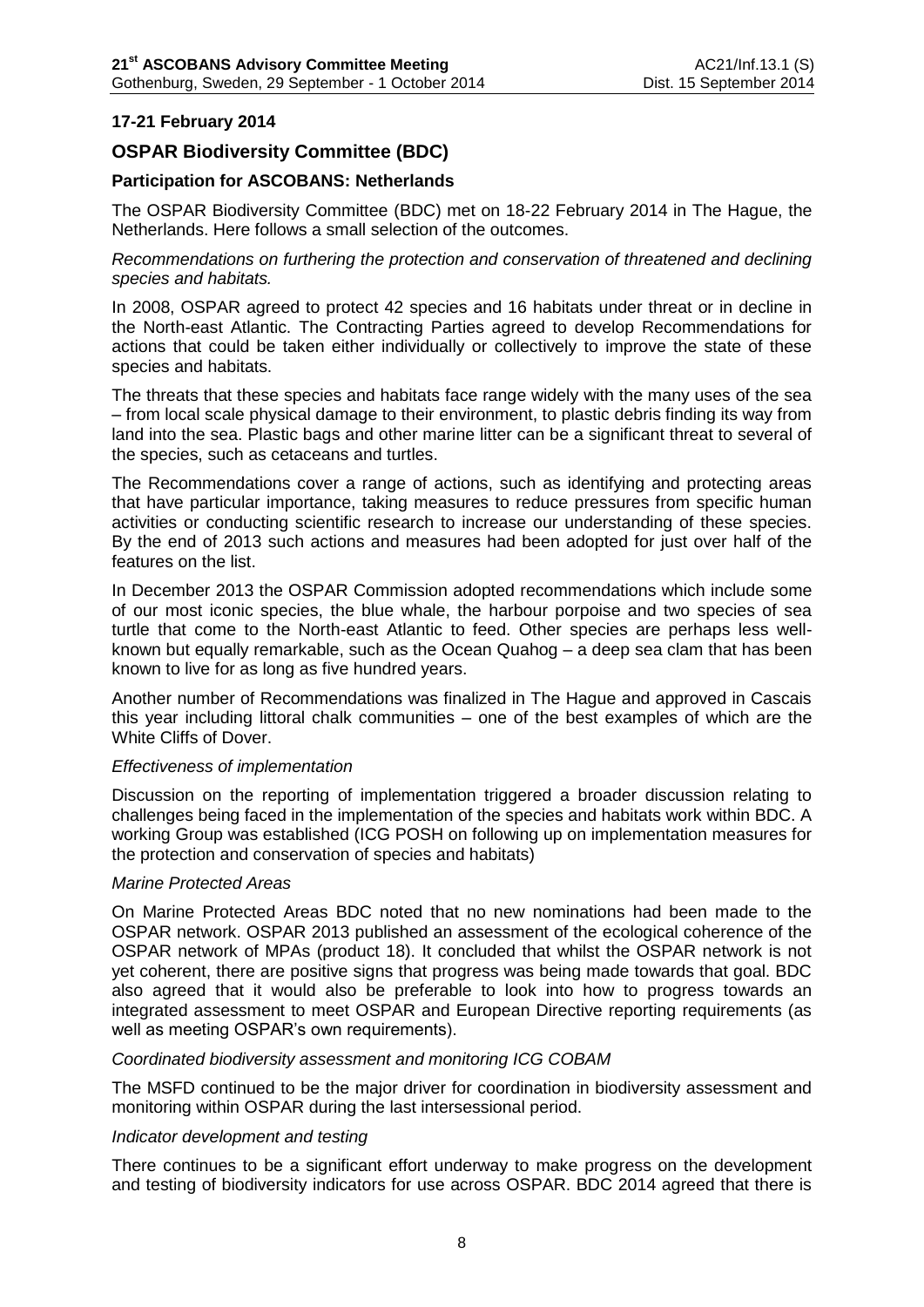broad support for its ambition to establish common or coordinated monitoring where this is appropriate

BDC noted the process for finalization of the collective arrangement with NEAFC. This will provide the framework for the future work on how to address management of MPAs in areas outside of national jurisdiction.

The full report of the meeting is available from the [OSPAR website.](http://www.ospar.org/v_meetings/browse.asp)

## **10-13 March 2014**

# **ICES Working Group on Marine Mammal Ecology (ICES WGMME)**

## **Participation for ASCOBANS: Eunice Pinn (United Kingdom)**

The Working Group on Marine Mammal Ecology (WGMME) met at Woods Hole Oceanographic Institution (WHOI), Quissett Campus, Massachusetts, USA from 10 March to 14 February 2014 to consider the majority of the Terms of Reference. A satellite meeting was held in Oban, Scotland, UK from 11 March to 13 March 2014 specifically to consider the Term of Reference on monitoring for renewable installations. This was chaired by Steven Benjamins.

WGMME annually reviews new information on abundance and distribution of marine mammals and in recent years such work has been linked to the development of targets and indicators for the Marine Strategy Framework Directive through specific requests from the European Commission and OSPAR. Given the focus on European waters in recent years, in 2014, a review of the abundance and distribution of cetaceans in the western North Atlantic was also undertaken. This specifically included North Atlantic right whale, harbour porpoise and white-sided dolphin.

Two special requests were received from OSPAR. The first requested a review of interactions between aquaculture and marine mammals, including the identification of the pressures and impacts which have sufficient documentation to necessitate the implementation relevant monitoring. Examples of effective management and mitigation solutions were also outlined. The second special request was for the provision of technical and scientific advice on options for ways of setting targets for the OSPAR common MSFD indicators for marine mammals and to provide examples of the application of these options. The advice also considered target setting options, the consequences that these may have for the monitoring programme (including spatial and temporal implications) and also the precision necessary in target setting and monitoring.

Building on earlier requests from the European Commission and OSPAR on the development of indicators and targets for determining Good Environmental Status (GES) and work undertaken by WGMMEW in 2012 and 2013, management units were further reviewed and delineated for cetaceans and seals. Boundaries were specified so that the management units can be populated with abundance and bycatch estimates, where appropriate. As previously agreed, these boundaries coincide with ICES Area/Division boundaries and/or OSPAR boundaries where possible. Much of the current surveillance and monitoring of marine mammals in Europe will potentially contribute to MSFD monitoring programmes/indicator assessments. However, to be successful, monitoring programmes require clearly defined objectives, good design (based on power analysis) and wellarticulated reference points/targets and indicators. In addition, there should be a well-defined mechanism to translate results into management actions to meet and policy objectives and a feedback mechanism to evaluate the success of the process. Targets need to be set in relation to reference levels and conservation objectives, while recognising the limits of statistical power to detect change based on logistically feasible monitoring.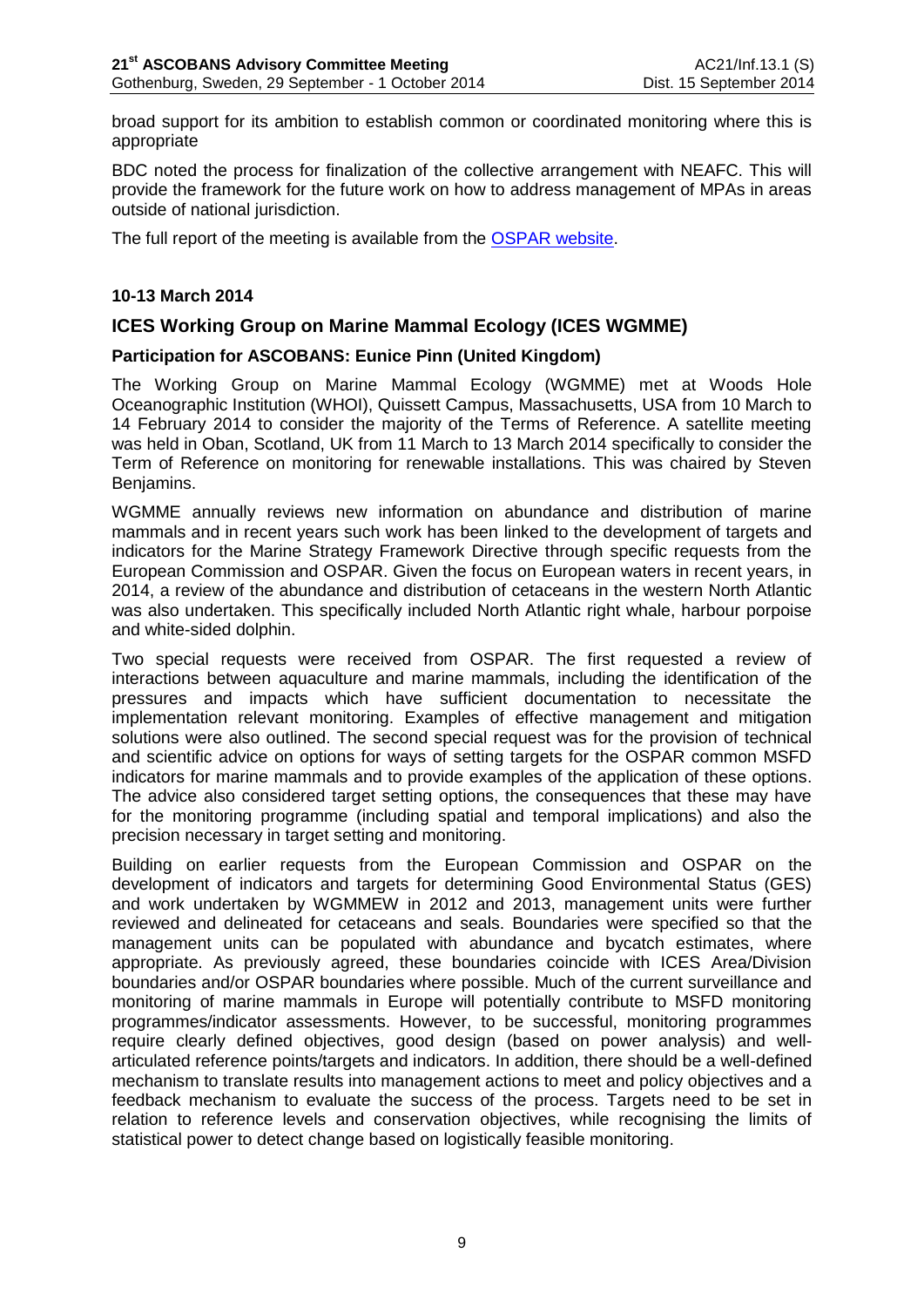Following work on work over the last four years on the impacts of renewable energy developments on marine mammals and monitoring needs, approaches to marine mammal survey design used during pre-consent data gathering and post-consent monitoring in the offshore marine renewables (wind, wave, tide) industry were outlined and reviewed. There is a wide range of monitoring methodologies available to assess marine mammals at marine renewable energy development sites, but not all techniques are equally appropriate to all sites. Moreover, assessing the suitability of techniques and the quality of resulting survey data can be hampered by incomplete reporting of methodological details by developers. Commercial sensitivities may further complicate efforts by regulators and others to compare monitoring techniques on their respective merits. Despite this, regulators and policymakers should require the use of open, transparent and reproducible survey and monitoring methodologies to assess potential impacts of such developments on marine mammals.

The WGMME report can be found [here](http://www.ices.dk/community/groups/Pages/WGMME.aspx) and the ICES advice to OSPAR [here.](http://www.ices.dk/community/advisory-process/Pages/Latest-Advice.aspx)

## **14-16 March 2014**

## **WhaleFest 2014**

## **Participation for CMS & ASCOBANS: Heidrun Frisch (Secretariat)**

Information on the WhaleFest 2014 can be found in the Secretariat's Outreach and Education Report [\(AC21/Doc.5.2\)](http://www.ascobans.org/sites/default/files/document/AC21_5.2_OutreachReport.pdf).

## **17 March 2014**

<u>.</u>

## **Danish Natura 2000 Dialogue Forum**

### **Participation for ASCOBANS: Geneviève Desportes (ASCOBANS North Sea Plan Coordinator)**

The 8th meeting of the Danish Natura 2000 Dialogforum was hosted by the Danish Agrifish Agency, Danish Ministry of Food, Agriculture and Fisheries (Copenhagen). The Dialogforum provides a platform for a dialog on fisheries management and protection measures in Natura 2000 marine areas between the Ministries of Food, Agriculture and Fisheries and Environment, the scientific institutions, the environmental NGOs and the fisheries organisations, both professional and recreational. Attendance to meetings varies according to agendas. The agenda for the March meeting included points related to the protection of harbour porpoises and the expected regional cooperation regarding conservation recommendations for Natura 2000 marine areas. Points directly of interest to ASCOBANS were an update on Danish projects related to the conservation of harbour porpoises. The data collection of the project on gillnet by-catch monitoring using CCTV cameras in the inner Danish waters would be shortly completed. A similar project was running in areas 22 and 23 and should be completed in summer 2015. A project collecting on the distribution of porpoises in the area using CPODS was completed with 2.5 year-data and the results would be use as background data for estimating the impact of using pingers on porpoise distribution. Under the pinger project, the use of pingers would become mandatory in the Great Belt for a period of a year for all net-fisheries, both commercial and recreational. The acquisition of pingers would be the sole responsibility of the fishermen, with no economical compensation from the state. A full update of the Danish projects can be found on the Agrifish agency's website<sup>3</sup>. Reporting porpoise bycatch had become mandatory for the

 $3$  An update [in Danish] on the projects from April 2014 can be found at [http://naturerhverv.dk/fileadmin/user\\_upload/NaturErhverv/Filer/Fiskeri/Natura\\_2000\\_hav/Marsvin/Op](http://naturerhverv.dk/fileadmin/user_upload/NaturErhverv/Filer/Fiskeri/Natura_2000_hav/Marsvin/Opdateret_bilag_4_april_2014.pdf) [dateret\\_bilag\\_4\\_april\\_2014.pdf](http://naturerhverv.dk/fileadmin/user_upload/NaturErhverv/Filer/Fiskeri/Natura_2000_hav/Marsvin/Opdateret_bilag_4_april_2014.pdf)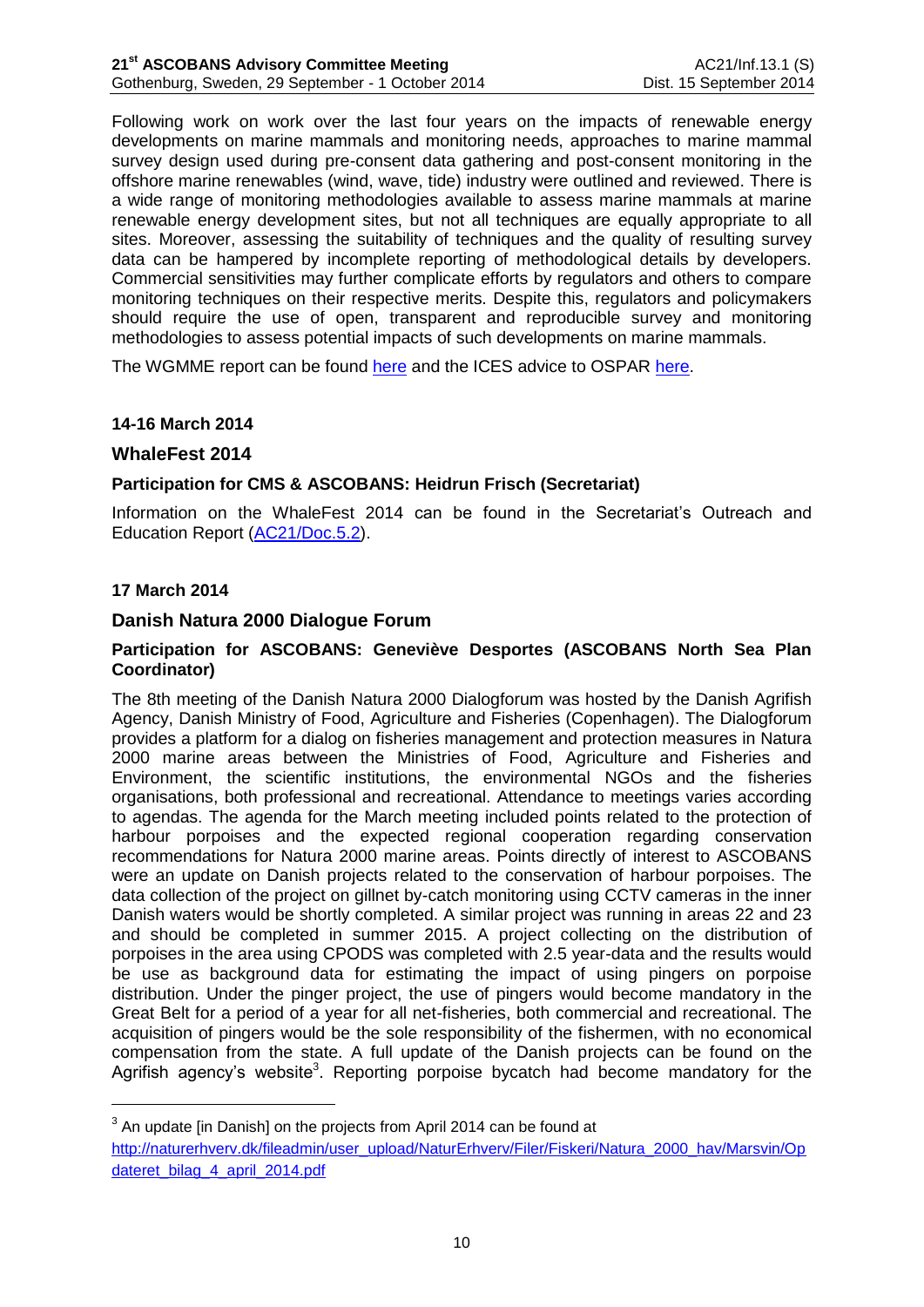fishery inspectors, also for recreational fisheries, and special fields had been added in the reporting schemes. Information was given on how joint recommendation for regulation in Natura 2000 areas should be proposed in cooperation by the countries having interest in the areas, thus calling for regional cooperation. Another meeting of the Dialogforum was held in late June, but harbour porpoises were not on the agenda and ASCOBANS was not represented.

## **15-17 April 2014**

# **9 th Meeting of the ACCOBAMS Scientific Committee**

## **Participation for ASCOBANS: Sami Hassani (France)**

The report of the meeting, which includes many relevant agenda items, as well as all documents for its consideration and information, are available from the [ACCOBAMS](http://www.accobams.org/index.php?option=com_content&view=article&id=1177:ninth-meeting-of-the-scientific-committee&catid=52:meetings-of-the-sc&Itemid=79)  [website.](http://www.accobams.org/index.php?option=com_content&view=article&id=1177:ninth-meeting-of-the-scientific-committee&catid=52:meetings-of-the-sc&Itemid=79)

## **5-9 April 2014**

# **27 th Annual Conference of the European Cetacean Society, incl. Workshops**

### **Participation for CMS & ASCOBANS: Heidrun Frisch (Secretariat)**

#### 6 April:

ASCOBANS, with the invaluable support of Peter Evans, had taken the lead in organizing the joint ASCOBANS/ACCOBAMS Workshop on "*Introducing noise into the marine environment: what are the requirements for an impact assessment for marine mammals?*". The ACCOBAMS and ASCOBANS Secretariat staff present jointly handled the registration and collection of the workshop fees of the approx. 120 participants. This workshop was the best attended of the conference. The agenda is attached. Peter Evans plans to produce proceedings, as was done for previous workshops.

Preceding the workshop was a closed meeting of those members of the Joint ACCOBAMS/ASCOBANS Noise Working Group that were present in Liège. It was mainly used to allow experts to meet each other, and provide comments on the draft work programme for the Group, based on the ToR agreed by Parties.

#### 7-9 April:

On these days, the Annual Conference of the European Cetacean Society took place. The theme for this year was "Marine mammals as sentinels of a changing environment". Presentations covered research on a wide range of subjects, with pollution and its effects on the health and fitness of marine mammals a frequently recurring theme. In this light it was very timely that hardcopies of the proceedings of the 2011 ACCOBAMS/ASCOBANS Workshop on Chemical Pollution and Marine Mammals were distributed through the conference bags.

Nick Trengenza (Chelonia Ltd.), the inventor of T-PODs and C-PODs for passive acoustic monitoring and the banana pinger for bycatch prevention, received this year's conservation award. The accolade given upon presentation of the award can be accessed at: <http://mrsimmondssays.blogspot.de/2014/04/ecs-conservation-award.html>

As always, the attendance at the ECS meeting has proven extremely useful, as it allows personally meeting the researchers and conservationists doing the field work, increasing their understanding of what ASCOBANS is doing and enhancing the Coordinator's knowledge of developments in conservation science.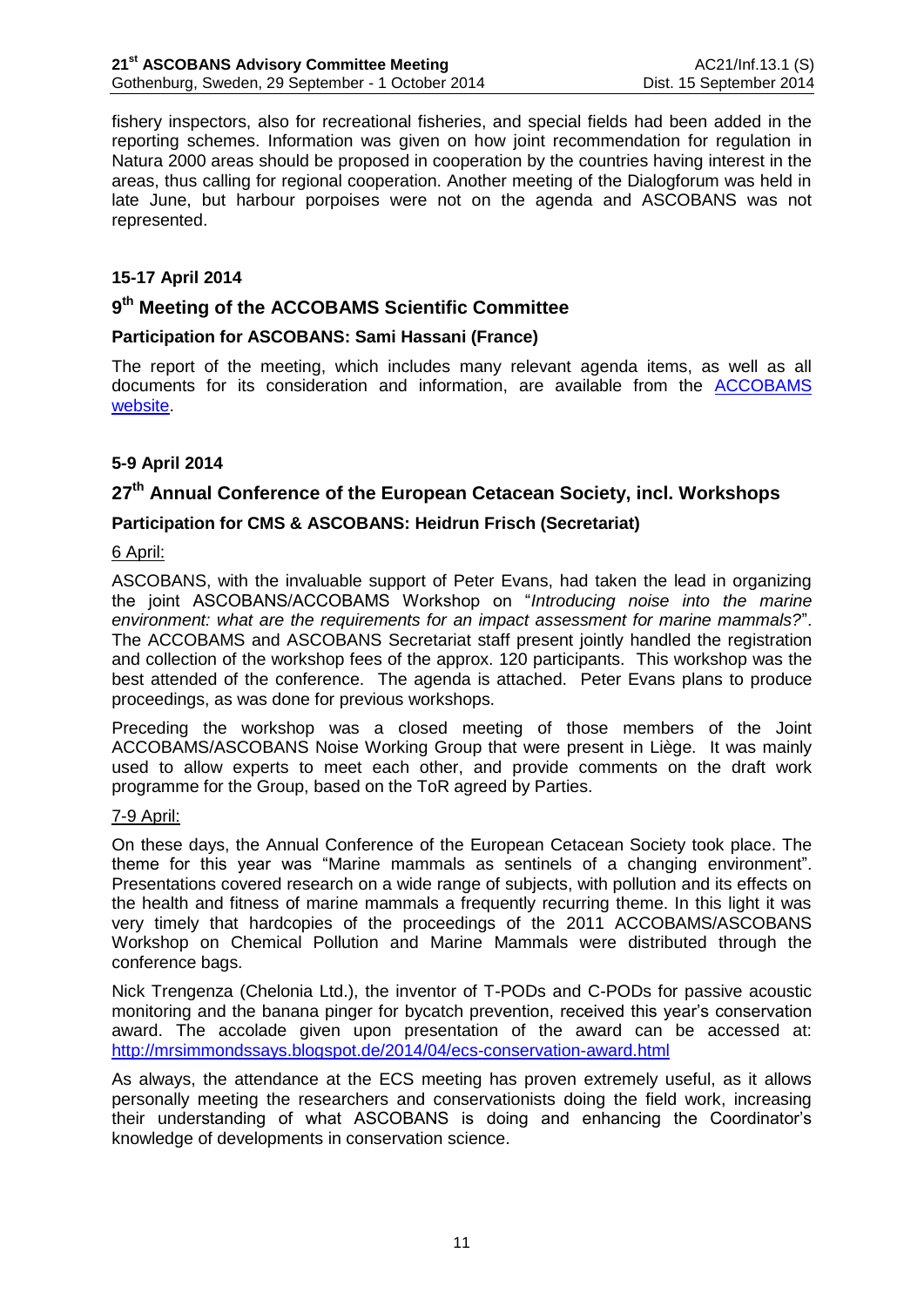The speech delivered by Melchior Wathelet, Secretary of State of Belgium, at the opening of the conference was kindly provided to ASCOBANS for inclusion in this compilation (see Annex on page [18\)](#page-19-0).

## **28 April - 3 May 2014**

# **27th Meeting of the CITES Animals Committee**

## **Participation for CMS & ASCOBANS: Melanie Virtue (Secretariat)**

No points of direct relevance to ASCOBANS were discussed. The report of the meeting can be accessed on the **CITES** website.

## **15-16 April 2014**

# **CMS Scientific Council Workshop on the Conservation Implications of Cetacean Culture**

### **Participation for CMS & ASCOBANS: Heidrun Frisch (Secretariat)**

The report of this workshop has been made available as [AC21/Inf.3.7.3.b.](http://www.ascobans.org/sites/default/files/document/AC21_Inf_3.7.3.b_CMS_WorkshopReport_CetaceanCulture.pdf) The related draft resolution is contained in [AC21/Inf.3.7.3.a.](http://www.ascobans.org/sites/default/files/document/AC21_Inf_3.7.3.a_CMS_DraftRes_CetaceanCulture.pdf)

### **12-24 May 2014**

<u>.</u>

## **Meeting 65b of the Scientific Committee of the International Whaling Commission (IWC SC)**

### **Participation for ASCOBANS: Mark Simmonds (HSI)**

The IWC Scientific Committee met in Bled, Slovenia in May this year and its full report is online and may be found here: [https://archive.iwc.int/pages/view.php?ref=3436.](https://archive.iwc.int/pages/view.php?ref=3436)

#### **Small Cetaceans Sub-Committee**

Of most relevance to ASCOBANS is the work of the Small Cetacean Sub-Committee (summarised in section 14 of the main report which includes all recommendations agreed by the full Scientific Committee and the full report of the sub-committee is in Annex  $L\_SM^4$ ). The Sub-Committee focused this year on a review of small cetacean populations in the eastern Mediterranean and Red Sea. This underlined the lack of knowledge in this area and the threat from both fisheries and loud noise. The Subcommittee also revisited its previous concerns and made recommendations about a number of threatened species and populations: vaquita, Maui's dolphins, Irrawaddy dolphin, Yangtze finless porpoise, Franciscana, boto and the Taiwanese humpback dolphins.

Further to concerns first raised last year, the ongoing 'heavy-handed' captures of belugas for the captivity trade by competing teams in the west Okhotsk sea was also highlighted. Concerns were also raised about the ongoing Russian takes of orcas.

The Committee reiterated its general position that removals should not be made from populations that have not been properly assessed.

The Committee agreed to trial a new intersessional approach for situations that are considered high priority from a conservation perspective at the species or population level, especially where the indications are that time is short and no mitigation actions are in place. The sub-committee would establish an intersessional '**task team'** of appropriate experts

<sup>&</sup>lt;sup>4</sup> Annex L\_SM is available here: https://archive.iwc.int/pages/view.php?ref=3436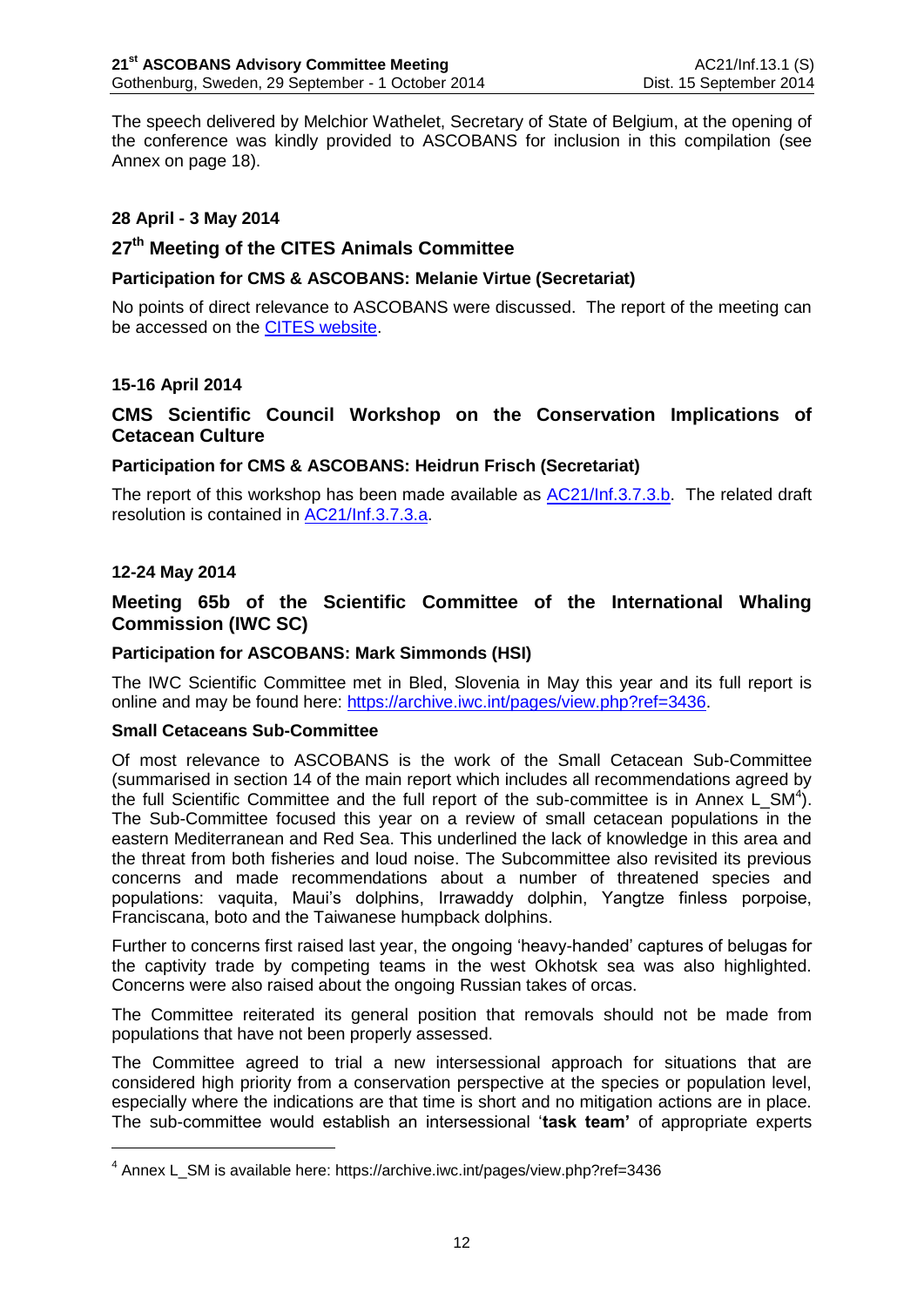from its membership. Task teams would undertake a thorough review of the situation, consulting with local research groups, authorities and others as appropriate, provide written information to the relevant authorities (through the chairs of the sub-committee and Committee in consultation with the Secretariat) if required, and provide scientific or mitigation advice as appropriate. Task Teams would report back to the sub-committee on progress at its next meeting. Work will continue intersessionally to better define this task team approach.

## **Environmental Concerns and Human Induced Mortality**

Work in these areas is generally progressing well, including revised plans for pollution studies and ship strikes (a particular concern was noted about the effects of ship-strikes on blue whales off Sri Lanka). An exception to the good progress might be the topic of **climate change** and a plan to restart work in this work area led to a climate change steering group meeting in August 2014 at the University of Glasgow and this group will feed recommendations back to the Scientific Committee and Commission intended to revitalise this important over-arching concern.

Recent work on **chemical pollution** has included the finalisation of an individual-based model that can be used to investigate the effects of pollution (particularly polychlorinated biphenyl or PCB) exposure on cetacean populations. Work on prioritising current contaminants of concern for cetaceans remains important to the Standing Working Group and it was agreed to add the issue of adsorbed chemicals from microplastics to a questionnaire that will be circulated among experts for input on chemicals of concern.

The Committee held a workshop in 2013 that sought to define and understand the adverse impacts of **marine debris** on cetaceans. This reported into the 2014 Scientific Committee meeting. Additional information presented included that debris ingestion has been documented in 48 cetacean species, with rates of ingestion in necropsied stranded carcasses as high as 74% in some areas. A key recommendation of the first IWC workshop on marine debris was that information on rates of debris interactions should be reported annually by country to the IWC. A second marine debris workshop under the auspices of the Conservation Committee was held in Hawaii in the first week of August 2014 and its report will become public in September. Its focus was on the management and mitigation of the threat. (The IWC also has an active programme of work focused on rescue of entangled whales.)

## **Other matters**

Many other matters were discussed at the 2014 meeting of the scientific committee, including *inter alia*:

- the issue of how to progress the Committee's review of Japan's scientific whaling further to the findings of the International Court of Justice verdict delivered in March have been referred back to the Commission meeting in September;
- a Strike-Limit-Algorithm (SLA) for Greenland's take of humpback whales was agreed (subject to some small fine-tuning);
- developments at Sakhalin which concern the management of potential threats from oil and gas development to the local grey whale feeding ground;
- whale-watching developments, including grave concerns about dolphin watching in Bocco de Tores; and
- How to equitably divide and agree the Scientific Committee's budget.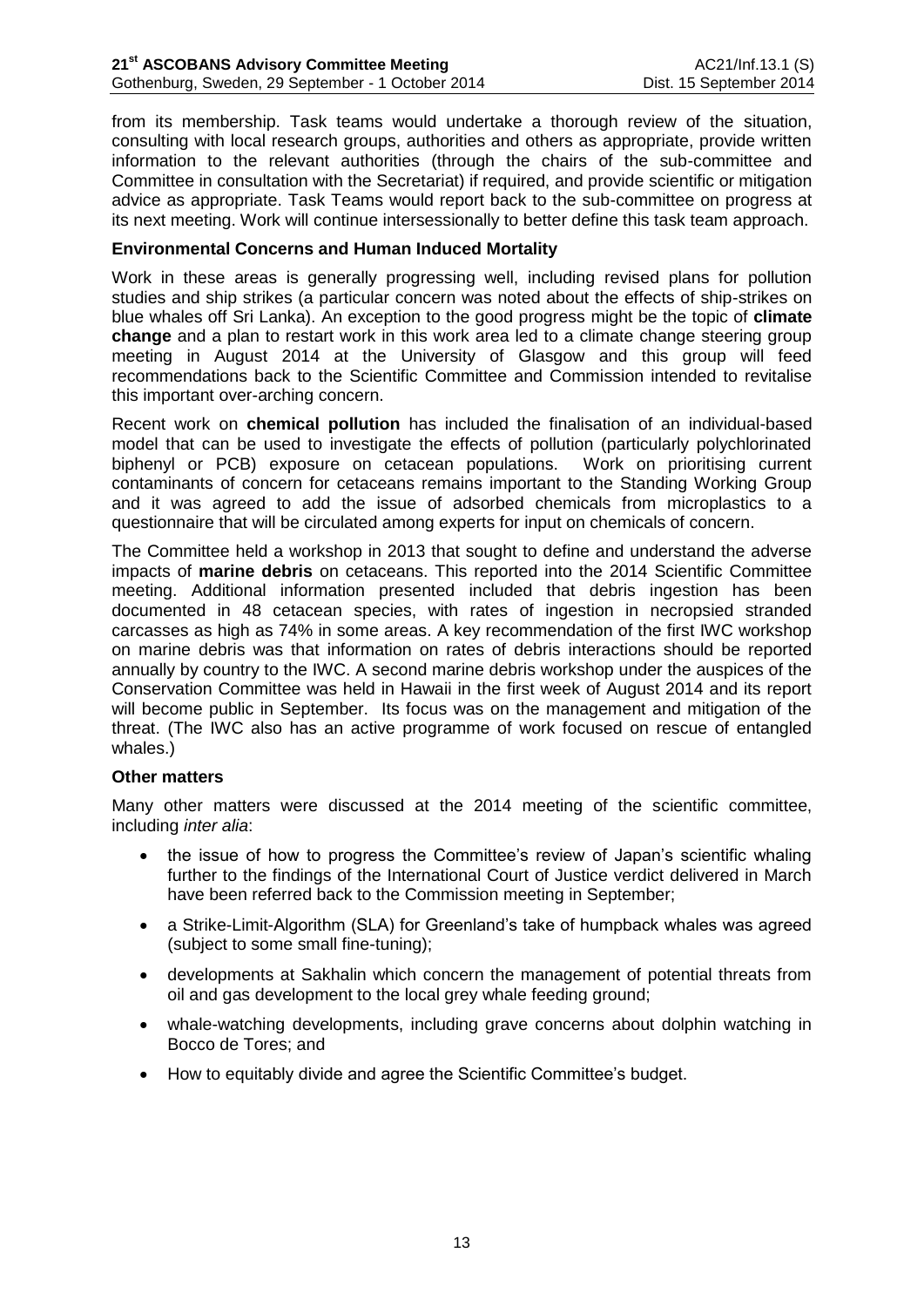# **13-16 May 2014**

# **16th Meeting of the Nature Protection and Biodiversity Group (HELCOM HABITAT 16/2014)**

## **Participation for ASCOBANS: Penina Blankett (Finland)**

The meeting was chaired by Penina Blankett (Finland)

### **The following harbour porpoise-related issues were taken up under the item Nature conservation and biodiversity; endangered species and habitats.**

## **Reports from countries**

Germany: The Meeting took note of the information by Germany on a project that is recording underwater noise by deploying loggers to record noise from, inter alia, ships. The project is currently surveying an area using both noise loggers and C-pods aimed at recording sounds from ships and offshore constructions, as well as harbour porpoises.

### **Report from the ASCOBANS work**

The Meeting took note of the outcome of the  $10<sup>th</sup>$  Jastarnia Group Meeting as presented by Ms Penina Blankett, Finland.

## **SAMBAH presentation**

The Meeting welcomed the presentation on harbour porpoise acoustic monitoring by the SAMBAH project, as presented by Ms Julia Carlström, AquaBiota Water Research. The project aims to measure the abundance of the Baltic Sea harbour porpoise, provide distribution maps, increase the awareness of the species and demonstrate best practices. All data analyses will be finalised by the end of the year 2014. The final conference of the project will be held on 8–9 December 2014 in Kolmården, Sweden.

## **Harbour porpoise data base**

The Meeting noted that the SAMBAH project is using the data included in the HELCOM/ASCOBANS harbour porpoise database and encouraged the Contracting Parties to submit their observations to the HELCOM/ASCOBANS harbour porpoise database by filling in the reporting form and sending it to the Secretariat (petra.kaaria@helcom.fi) at least once per year.

## **Harbour porpoise information**

The Meeting welcomed the information leaflet on the Baltic Sea harbour porpoise provided by the CCB (document 3-2).

The meeting documents are available on the HELCOM [website.](http://portal.helcom.fi:81/meetings/HABITAT%2016-2014-104/default.aspx)

## **11 June 2014**

## **ACCOBAMS Expert Workshop on the Impact of Climate Change on Cetaceans of the Mediterranean and Black Seas**

## **Participation for CMS & ASCOBANS: Heidrun Frisch (Secretariat) & Mark Simmonds (HSI)**

The ACCOBAMS workshop on The Impact of Climate Change on Cetaceans of the Mediterranean and Black Seas met in Monaco on 11<sup>th</sup> June 2014. Seventeen experts from eight countries from across the ACCOBAMS region and beyond attended, including representatives from a number of international organisations and members of the ACCOBAMS Scientific Committee.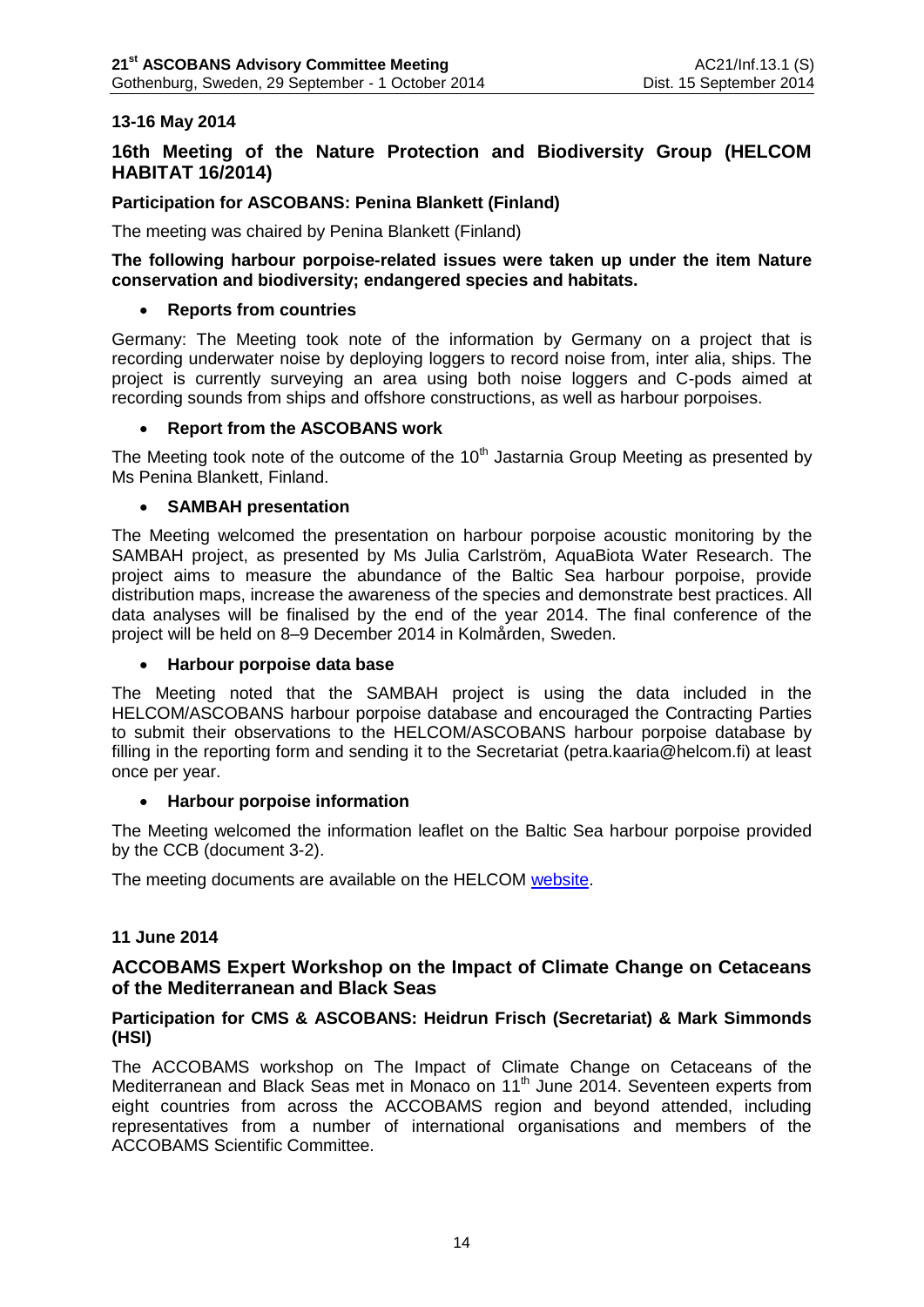The workshop considered the latest pronouncements from the IPCC, noting that ecosystems change has already been identified in the region. The situations in the Mediterranean and Black Sea basins were reviewed and the workshop received a number of detailed reports of ongoing research in the region and pertinent investigations being conducted elsewhere. In addition, the work proposed on climate change under the auspices of the Convention for Migratory Species was considered and the workshop expressed its appreciation and support for these plans.

Discussion led to the identification of the need to build better synergies between various research efforts and international bodies, and the identification of particular knowledge gaps, including a lack of basic knowledge about cetacean populations which is especially pronounced in some areas. The importance of the maintenance of long-term studies and was emphasised along with the value of cetaceans as sentinels of ecosystem health and indicators of climate change.

The workshop recognised climate change as a profound threat to the cetaceans of the region and made two sets of recommendation, the first aimed at policy makers and the second concerning future research. These recommendations may be found below.

The workshop was hosted by the Oceanographic Museum of Monaco and part-sponsored by the Humane Society International.

## **RECOMMENDATIONS**

## **A. Key messages to Governments and others**

- **1.** Whilst gaps remain in our knowledge, there is evidence that climate change, especially in combination with other pressures, presents a profound threat to cetaceans in the ACCOBAMS region.
- **2.** More attention needs to be given generally to the effects of climate change in the marine environment, and the Mediterranean and Black Seas are globally amongst the ecosystems most likely to be rapidly impacted, leading to further biodiversity loss.
- **3.** Cetaceans have a value as sentinels of the ecosystem effects of climate change and we recommend their consideration in the development of indicators for environmental status to be used in relation to ongoing international initiatives.
- **4.** Whilst investigations and wider actions continue related to climate change, every effort should be made to address all of the stressors adversely impacting cetaceans in order to help mitigate climate change effects.
- **5.** Significant opportunities exist at this time to develop positive synergies in the work being conducted on climate change across a number of MEAs and we encourage strengthening of cooperation and actions.
- **6.** The workshop supports the draft resolution of CMS "Programme of Work on Climate Change and Migratory Species" and welcomes the opportunities for collaboration. It invites CMS and ACCOBAMS to liaise closely to identify joint activities and synergies.
- **7.** Increasing capacity-building and public awareness activities are of high importance, and we note the importance of marine protected areas in this regard.
- **8.** In addition, we advocate the research recommendations below and encourage their ongoing funding.

## **B. Research Recommendations and Requirements**

*B.1 Recommendations directed to the ACCOBAMS Scientific Committee*

The ACCOBAMS Scientific Committee should: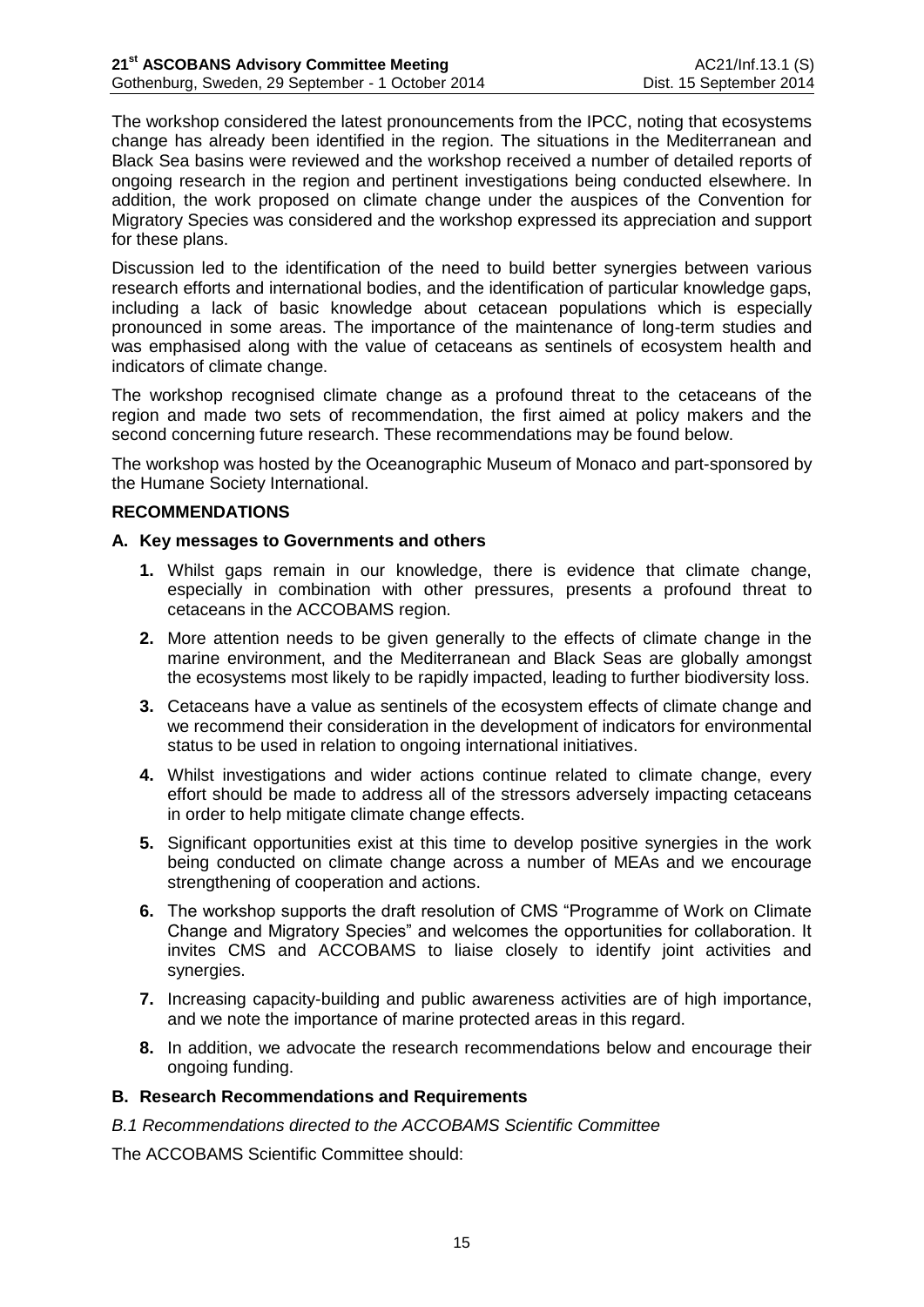- **1.** Proceed with the ACCOBAMS Basin-Wide Survey Initiative, which should be repeated at regular intervals.
- **2.** Look for opportunities for other means for data collection to include cetaceans and physical and chemical data into ongoing data collection (e.g. annual survey in the Black Sea and MISTRALS<sup>1</sup> project in the Med) and contact project coordinators of MEDITS and MEDIAS<sup>2</sup> to provide collected data.
- **3.** Consider the issue of assessing resilience and adaptation of cetaceans to climate change.

### *B.2. General Research Recommendations*

- **1.** Ensure the continuation of existing long term projects (>10 years) relevant to the conservation of cetaceans, and support the initiation of new long-term projects In such studies, data collection should be at least annual, and
	- Individual-based longitudinal studies should assess the effects on life cycles,
	- Demographic parameters should be correlated with climatic parameters; and
	- Further effort should be made to evaluate the feasibility of demographic studies.
- **2.** Increased use should be made of platforms of opportunities to provide regular data collection (relating to: presence, distribution, relative abundance).
- **3.** More effort should be made to
	- Collect information to improve knowledge about prey and cetaceans (e.g. through acoustic, long term historical data sets, the environmental history of cetaceans etc.);
	- Investigate prey-predator relationships:
	- Overlap maps of cetacean distribution with maps of impacts (including climate change);
	- Overlap maps of geochemical tracers of preys with ISOSCAPE maps;
	- Increase the cetacean differentiation when modeling the Med through Ecopath with Ecosim; and
	- Reinforce the links between the climate modeler community and ecologists.

The report and related documents are available on the **ACCOBAMS** website.

## **23-27 June 2014**

## **First United Nations Environment Assembly**

## **Participation for CMS & ASCOBANS: Bradnee Chambers (Secretariat)**

The advance English copy of the proceedings is available on the [UNEP website.](http://www.unep.org/unea/docs/Advance_English_copy_of_the_proceedings.pdf)

#### **23-28 June 2014**

# **Eighteenth meeting of the CBD Subsidiary Body on Scientific, Technical and Technological Advice (SBSTTA-18)**

The full report of the meeting is accessible [here.](http://www.cbd.int/doc/meetings/cop/cop-12/official/cop-12-03-en.pdf)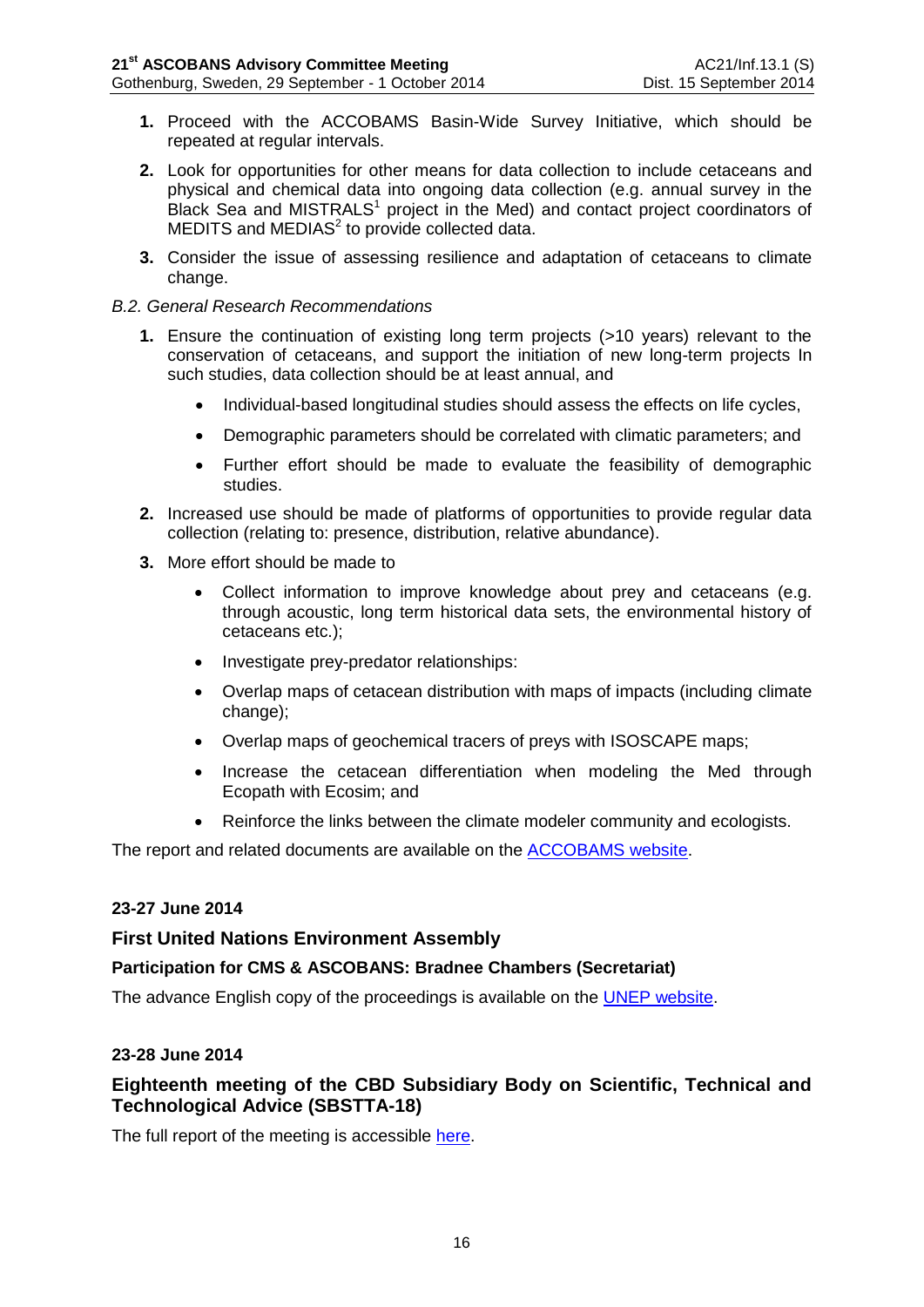# **7-11 July 2014**

# **65th Meeting of the CITES Standing Committee**

# **Participation for CMS & ASCOBANS: Melanie Virtue (Secretariat) & Maj Munk (Denmark)**

No points of direct relevance to ASCOBANS were discussed. The report of the meeting can be accessed on the [CITES website.](http://www.cites.org/eng/com/sc/index.php)

## **15-18 September 2014**

# **65th Annual Commission Meeting of the International Whaling Commission (IWC)**

## **Participation for ASCOBANS: United Kingdom**

Given the proximity to the Advisory Committee meeting, the United Kingdom will provide an oral briefing of the key outcomes of IWC65 to AC21.

The full report of the meeting will be made available on the **IWC website**.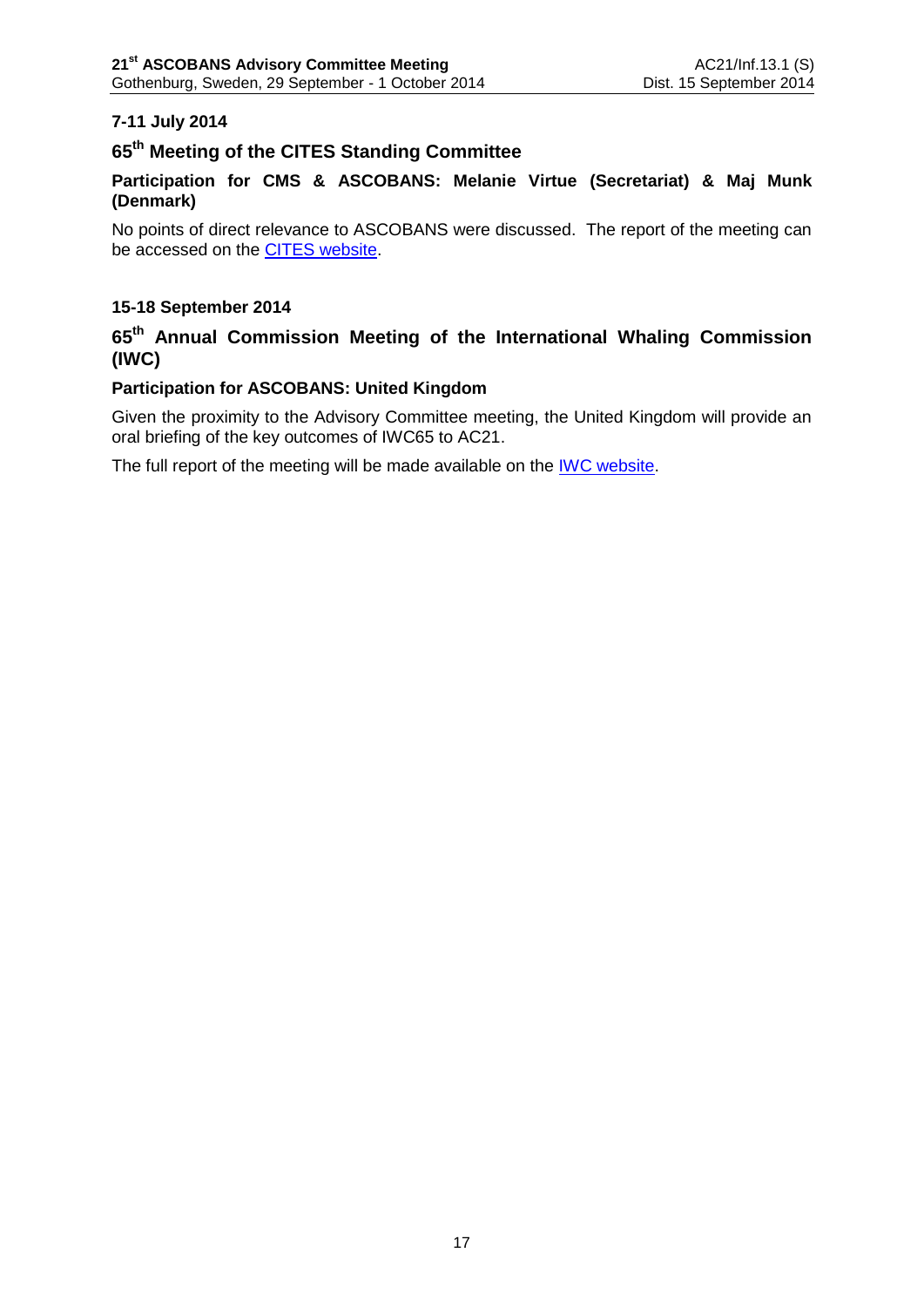EUROPEAN CETACEAN SOCIETY - 28th ANNUAL CONFERENCE

LIEGE, 7 APRIL 2014

## **SPEECH OF SECRETARY OF STATE MELCHIOR WATHELET**

<span id="page-19-0"></span>Ladies and gentlemen,

I am very pleased to be with you today in Liege at the Aquarium for your annual meeting, organised this year by the University of Liege.

First of all, as a Secretary of State for Environment, Mobility and Energy, I can only be worried about the impact of certain human activities on sea mammals, especially cetaceans, in Europe and in the world. This year's theme, *'Marine mammals as sentinels of a changing environment'*, is more than appropriate. Cetaceans are indeed altogether highlight species and sentinel species for the health of our marine environment.

Developing human activities and their impact on both big and small cetaceans, require increased knowledge and alertness from scientists to raise awareness among policy makers, the general public and the whole civil society. The scientific programme of the present colloquium sufficiently demonstrates the real threat for species and habitat conservation, making any sustainable use of resources and ecosystems impossible in the long term if no appropriate measures are taken.

I would like to point out some key elements to which Belgium pays special attention and for which we are capable of making things change:

1° Belgium favours international cooperation at scientific as well as political and legal level. Tools do exist, but they are often *'avoided'* by interpreting the legislation in a very large way : some countries, for instance, keep on hunting whales for commercial purposes despite the current moratorium of the International Whaling Commission. Or, like Japan, they grant themselves so-called scientific permits for catching and killing whales under cover of research programmes. The same countries make objections to the CITES or CMS conventions for species that are known to be in danger.

2° With regard to this, Belgium, ten years after joining the Commission, will have the honour of presiding the International Whaling Commission (IWC) for 2 years as from September oncoming. This is altogether a challenge and an opportunity to transcend the divide between pro- and anti-hunting parties. Action should be based on the qualitative work of the IWC's scientific committee and its recommendations: the nature of threats has changed and appropriate measures must be taken: lethal catches for commercial hunting or scientific research are no longer justified in the 21<sup>st</sup> century. Besides, death causes resulting from human activities keep on growing: collisions with ships, accidental by-catches in fisheries and entangling in fishing nets represent new threats that are being closely investigated after several groundings of sea mammals that appeal to all of us.

Moreover, environmental concerns are gaining in importance: marine waste, contaminations, oil pollution and infectious diseases transform those sentinels into *'patients'* that should be taken care of. Underwater noise and offshore energy are also becoming a source of concern.

3° Despite that divide between pro- and anti-hunting parties, the IWC remains a key organization for cetacean conservation : the moratorium on commercial hunting must be renewed, existing sanctuaries must be enhanced and the creation of new ones is on the agenda, the development of whale observation with positive social and economic consequences is in full expansion. At scientific level, the development of non-lethal research